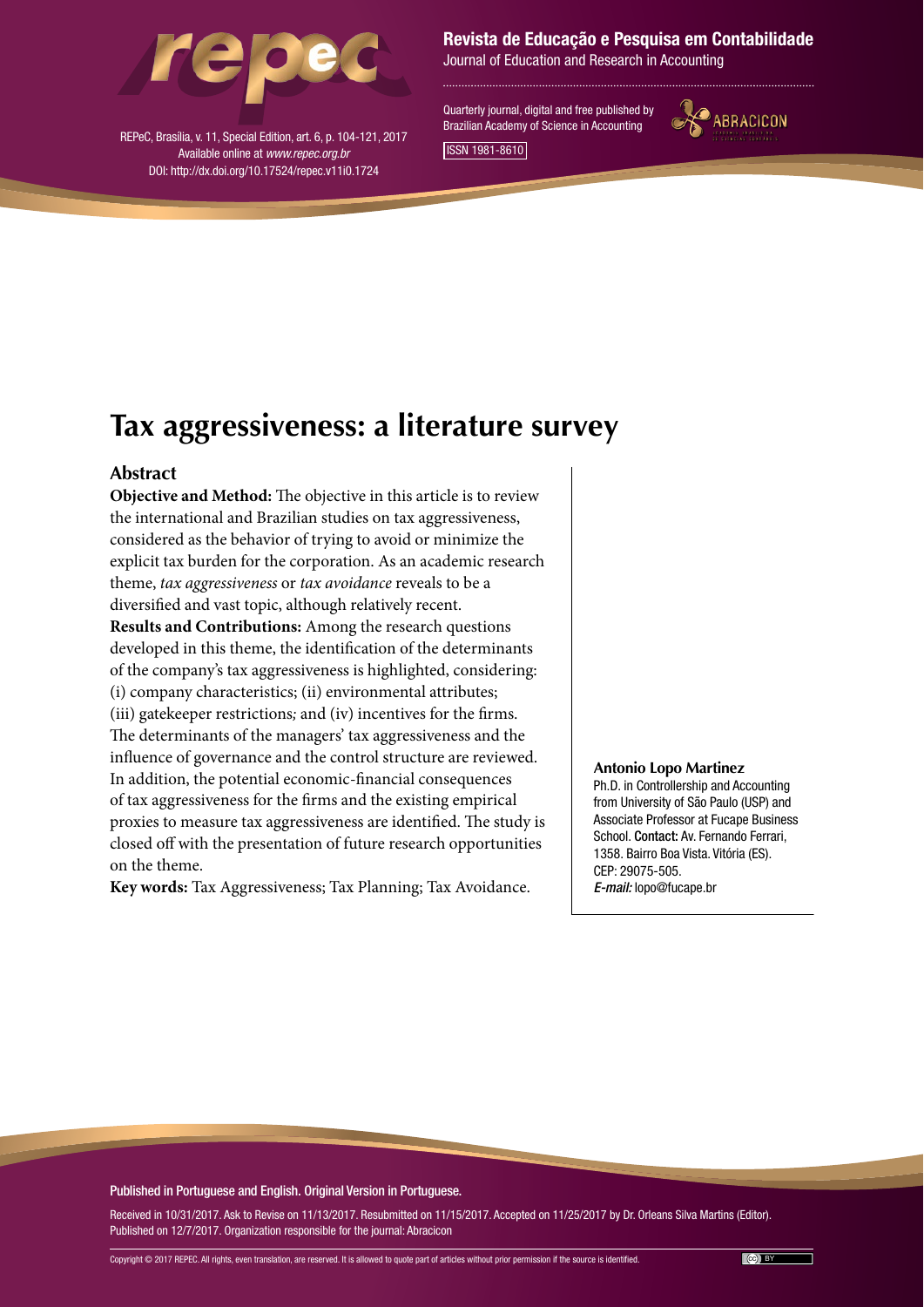

At present, there is a growing interest in the issues associated with tax aggressiveness and tax planning, and the theme has become even more prominent in recent years in view of a combination of political, economic and technological factors that have driven the focus of the public interest towards corporate decisions, especially those related to taxation (Guenther, Matsunaga & Williams, 2017, Wilde & Wilson, 2017). As a reflection of this growing interest, the new rules of Base Erosion and Profit Shifting (Beps) stand out, structured with the clear purpose of minimizing the possibility of international tax planning for multinational corporations (BEPS Actions - OECD», 2017).

Undeniably, tax planning is crucial for any corporation in trying to reduce costs, becoming an important part of strategic decisions (Klassen, Lisowsky & Mescall, 2016). In turn, tax authorities have called for greater transparency in corporate tax activities, which go beyond the disclosure of routine information for country by country reporting (Towery, 2017).

Improvements in financial accounting standards that create trade-offs between financial reporting and tax incentives (De Simone, 2016), the demands of the general public against abusive tax planning practices and tax aggressiveness by activist groups (Dyreng, Hoopes & Wilde, 2016) and the specialized press has placed tax issues in the spotlight (Davis, Guenther, Krull & Williams, 2016). Thus, academic research on corporate fiscal aggressiveness has grown in tune with this public interest, benefiting from new data sources, improvements in measures to prevent abusive tax planning, and enhancement of econometric techniques (Bird & Karolyi, 2017).

Scholes-Wolfson's instruments were noteworthy, and were seen as a model to examine business tax planning decisions (Shackelford & Shevlin, 2001). Until the mid-1980s, legal studies and economic tax policy analysis dominated tax research. It was only when Scholes-Wolfson's (SW) framework came about that the importance of considering "all parties, all taxes and all costs" was emphasized in the evaluation of tax management decisions (Scholes, Wolfson, Erickson, Hanlon, Maydew & Shelvon, 2015). The development of this framework has led to a significant increase in positive tax accounting research in the 1990s, which largely explores the basic trade-offs between tax and non-tax costs (Austin & Wilson, 2017).

 The knowledge of the international literature regarding tax aggressiveness has expanded considerably in recent years although, as we intend to analyze, relevant gaps still remain (Hanlon & Heitzman, 2010). In Brazil, research in the area has only begun to develop, leaving many obscure points to be investigated, particularly in view of the specificities of the Brazilian reality (Araújo & Leite Filho, 2017). The rapid recent change in companies' accounting information policy and environments can be verified, changing the determinants and consequences of tax aggressiveness (Wilde & Wilson, 2017).

In the following sections, we discuss the research findings and opportunities in the area of tax aggressiveness in the context of the accounting literature. It is intended to describe a specific framework, examining the cross-sectional variation in the issue of Tax Aggressiveness.

In particular, we intend to discuss the research opportunities in Brazil regarding the following elements: i) determinants of corporate aggression; ii) underlying agency problems in the scenario of tax aggressiveness, including the role of governance, ownership structure and managerial incentives; iii) the managers' role and identifiable personal attributes in company aggressiveness; and iv) economic and financial consequences for companies that adopt certain positions in terms of tax aggressiveness.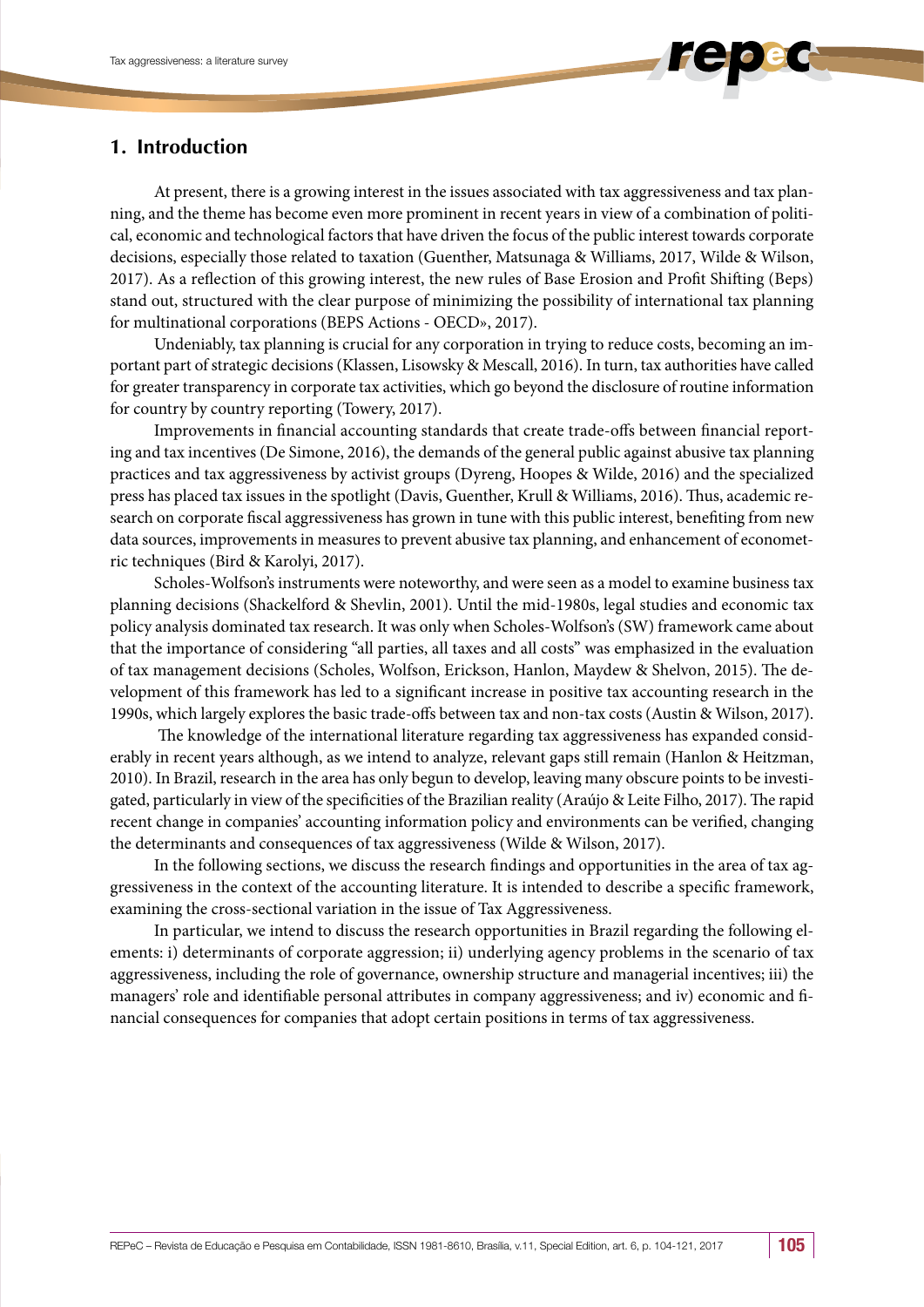## **2. Conceptualizing Tax Aggressiveness**

For didactic reasons, it seems necessary to define the key concepts to be used in this survey. In fact, nowadays, terms such as "Tax Evasion", "Tax Planning", "Aggressive Tax Planning" and "Abusive Tax Planning" are widely used, but often undefined (Golden, 2017).

In the context of Brazilian legislation, Tax Planning, Abusive Tax Planning or Aggressive Tax Planning are not defined. Nor will we find clarification on these issues in administrative regulations (Schoueri & Galendi Júnior, 2017).

Therefore, inevitably, the question arises as to what can be done to reduce, postpone or avoid tax charges ("tax avoidance"). International research says that answering this question is not easy (Lietz, 2013). In Brazil, this difficulty is exacerbated by the fact that legal figures formally designed to carry out such a landmark - such as "simulation", "fraud against the law", among others - are applied in practice in a confusing way, or simply are not applied (Martinez & Coelho, 2016).

The fact is that there is current pressure to confront abusive tax behavior, due to the government's growing demands for tax revenues. Although the solution in Brazilian law compatible with the National Tax Code has not been fully regulated yet in a general anti-avoidance rule, this does not mean that the tax authorities have not been able to have instruments to combat tax evasion and abusive tax planning.

Tax avoidance is generally seen as beneficial to the company and its shareholders as long as the planning of tax costs implies higher cash flows and net income for the firm and residually for its shareholders (Blouin, 2014). The Tax Planning aims a priori to reduce the fiscal obligations, taking advantage of the legitimate concessions and the exemptions foreseen in the tax law; involves the process of organizing business operations so that tax obligations are optimized at their minimum amount. If two methods are possible to achieve a goal, one is selected that results in a lower tax liability.

Tax planning is part of overall business planning, aimed at reducing explicit and implicit taxes (França, Moraes & Martinez, 2015). According to the so-called Scholes-Wolfson framework, effective tax planning: i) considers the tax positions of all parties in a contract (multilateral approach); ii) considers all taxes, both explicit and implicit; and iii) recognizes the relevance of all costs, both tax and non-tax costs.

Tax planning practices may lead to the reduction of tax obligations. Depending on the intensity and legality in how these practices are adopted, however, the degree of tax aggressiveness is defined, which pragmatically materializes in the magnitude of the reduction of explicit taxes.

This approach is in line with Hanlon and Heitzman's (2010) definition, which emphasizes that actual tax-abatement activities and actions that are purposefully undertaken to avoid tax and / or tax benefit payments help to define tax aggressiveness. It should be emphasized that, a priori, in this definition, no distinction is made between clearly legal, legally dubious or "gray scales", illegal and truly fraudulent practices.

The most aggressive entity when making a transaction assures that, on each occasion, the option that permits minimizing taxes is used. When it operates in regimes where the tax law is uncertain or open to interpretation, it will tend to assume the tax position that is most favorable to it. When structuring its transactions, the entity will always look for the forms and alternatives that guarantee the greatest tax savings. In certain situations, this conduct may assume legally dubious positions and which, in the eyes of the tax authority, may be interpreted, although legitimate in form, as abusive.

The pursuit of greater tax aggressiveness does not necessarily imply tax abusiveness, but there is a risk that, in the deliberate reduction of explicit tax obligations, the entity adopts measures that abuse the law, *fraus legis*, or that the legal substance contradicts the legal form.

Abusive tax planning should not be confused with tax evasion, due to the clear illegality of the latter. The former is potentially subject to questioning by the tax authorities though, for having potentially materialized through anomalous business deals or tax avoidance. Thus, although not all aggressive fiscal planning is necessarily abusive, the final prognosis will depend on the perspective of who appreciates the tax transaction and whether it finds support in the legislation.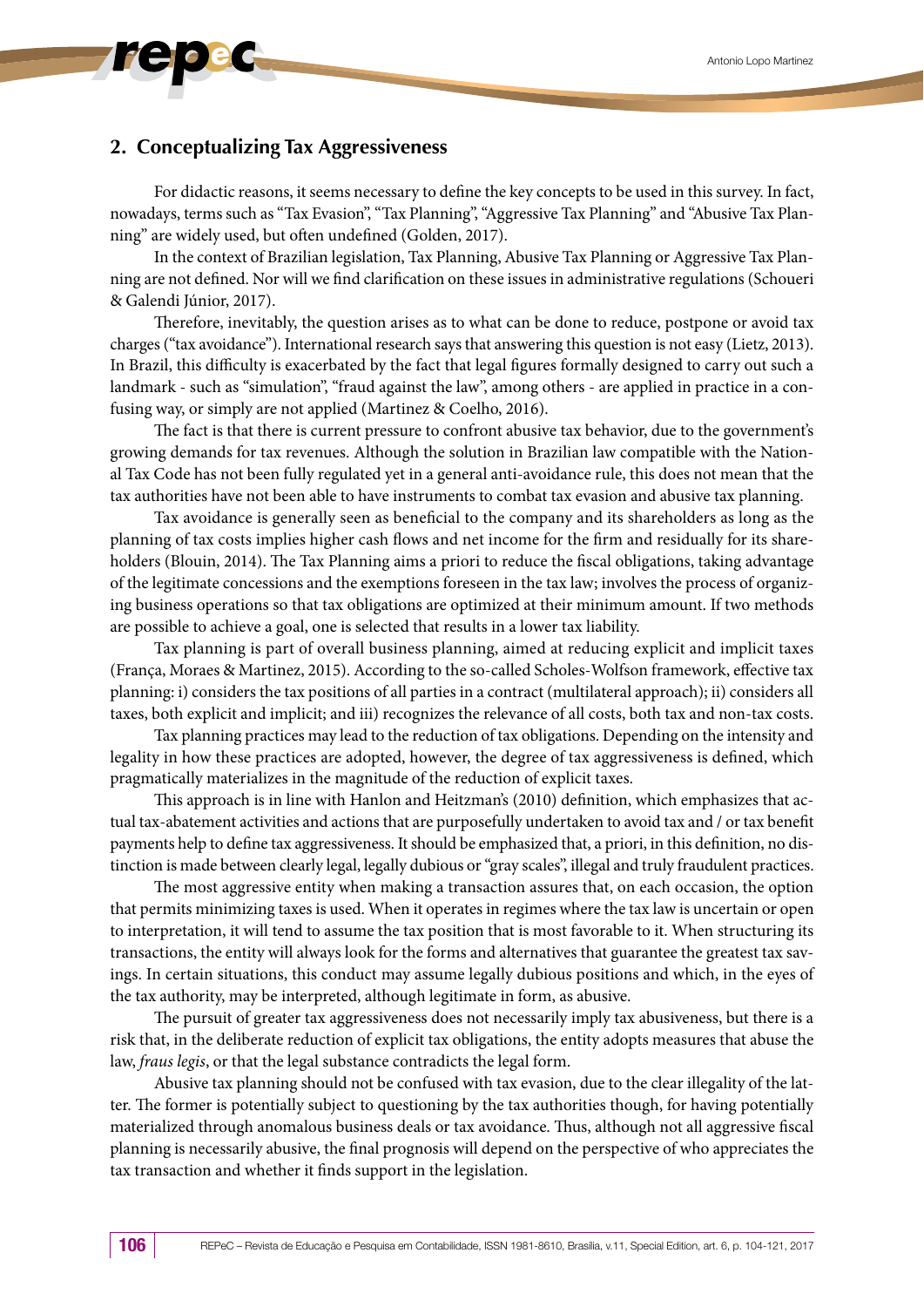This issue is particularly problematic in Brazil, where the recognition of abusive tax planning is controversial, given the doubts about the possibility of applying an economic interpretation to the tax facts. The anti-tax rule introduced in the Brazilian complementary law refers to "dissimulated transactions".

The current Brazilian legislation is fundamentally based on the difference between tax evasion (simulated schemes) and legitimate tax planning. It is noted, however, that administrative courts, such as the Administrative Council of Tax Appeals (Carf), judge mostly based on a substance-over-form approach and use doctrines of "abuse of the law" to define the validity criterion of tax cases (Schoueri & Freitas, 2010).

The degree of tax aggressiveness measures the impetus of the taxpayer to reduce his tax burden in explicit taxes, without any restriction as to the legality of the procedures according to the standards in force. By hypothesis, as the degree of tax aggressiveness increases, the fiscal risk increases that the tax authority will disregard transactions in their tax dimension. Tax risk and tax aggressiveness, despite being distinct concepts, are positively correlated because they increase in the same direction.

To illustrate the possible classifications of tax planning and the degree of tax aggressiveness, inspired by Lietz (2013), but with conceptual adaptations, Figure 1 is proposed.



**Figure 1.** Tax Planning and Degree of Tax Aggressiveness

## **3. Literature Review on Tax Aggressiveness**

Many opportunities for research remain on the issue of Tax Aggressiveness (Hanlon & Heitzman, 2010; Wilde & Wilson, 2017). The area is very fertile, and the interest is not restricted to the tax authorities, but the area is also a focus of attention for a very broad target audience, such as managers, investors and other regulators (Beng Wee Goh, Jimmy Lee, Chee Yeow Lim & Shevlin, 2016).

Research in Brazil can also arouse the international interest in knowing the phenomena, which can also be an object of study within the environment of emerging countries (Martinez & Ramalho, 2014; Santana & Rezende, 2016; Silva & Rezende, 2017).

Just to highlight some points in the tax accounting literature, this survey aims to develop the following general topics of tax aggressiveness.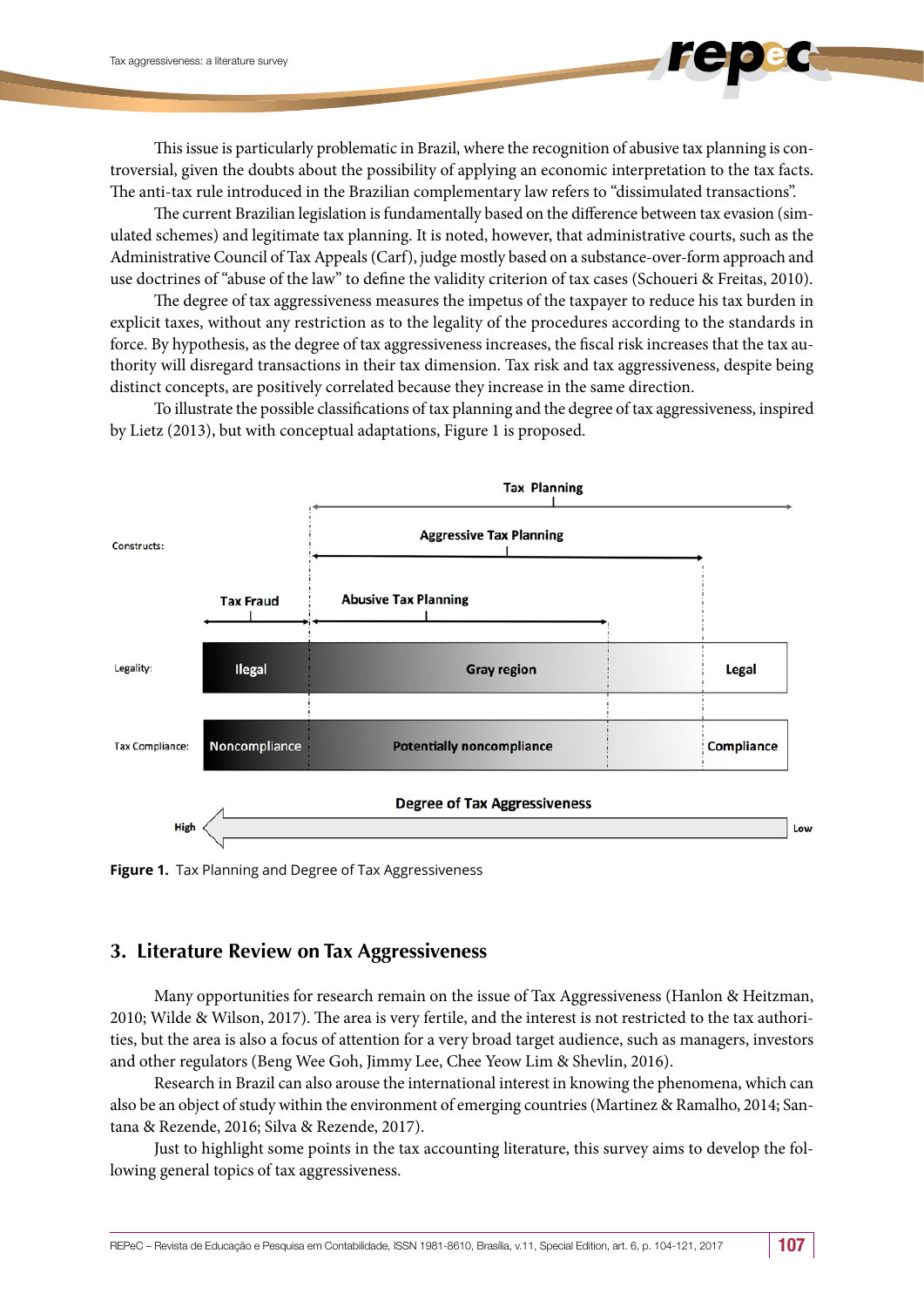#### **3.1 Determinants of firms' tax aggressiveness**

The literature on tax aggressiveness approached tax planning from a company focus, particularly targeting the link between firm characteristics and fiscal aggressiveness in corporate tax matters (Armstrong, Blouin, Jagolinzer & Larcker, 2015; Armstrong, Blouin & Larcker, 2012). Systematically, they can be classified in the following categories of determinants proposed by Wilde & Wilson (2017): (1) characteristics of firms; (2) environmental attributes of where firms act; (3) gatekeepers' restrictions; and (4) firm-level incentives for tax aggressiveness.

#### **Characteristics of firms**

Previous research has already examined several characteristics and particularities of firms and their association with fiscal aggressiveness, including firm size, cost planning and international operations (Desai & Dharmapala, 2006, 2009; Dyreng, Hanlon & Maydew, 2008).

More recent work has highlighted the influence of some characteristics of the company on its fiscal aggressiveness profile, namely: the quality of the company's informational environment (Gallemore & Labro, 2015); the delay in the publication of the statements (Rodrigues, 2017); the predisposition for the re-elaboration of financial statements (Ramos, 2017); the efficiency of the internal control mechanisms (Martinez, Ribeiro & Funchal, 2015; De Simone, Ege & Stomberg, 2015; Bauer, 2016), business efficiency in the use of resources (Paste Junior, 2017); business strategies and company lifecycles (Higgins, Omer & Phillips, 2015; Silva & Rezende, 2017); the financial constraints to which firms are subject (Law & Mills, 2015; Edwards, Schwab & Shevlin, 2016; Da Silva & Martinez, 2017; Richardson, Taylor & Lanis, 2015); transactions with related parties abroad (Silva & Martinez, 2017); and the use of tax havens as a mechanism for reducing explicit taxation (Lee, 2017; Dyreng & Lindsey, 2009, Dyreng, Lindsey, Markle & Shackelford, 2015; Taylor & Richardson, 2012). These studies seek to identify characteristics of the firms that lead to a greater or lesser degree of tax aggressiveness.

There is also contemporary research that associates tax aggressiveness with characteristics such as corporate social responsibility and reputation (Davis et al., 2016; Hoi, Wu & Zhang, 2013); brands of valuable consumption (Watson, 2015); political connections (Brown, Drake & Wellman, 2015; Mills, Nutter & Schwab, 2013); use of derivative financial instruments (Donohoe, 2015); acting in diversified business (Zheng, 2017); and facing difficulties in pension plans (Chaudhry, Au Yong & Veld, 2017).

#### **Environmental Attributes**

The environmental attributes the firm operates in are a determinant of tax aggressiveness, such as product market competition (Kubick, Lynch, Mayberry & Omer, 2015), customer concentration (Huang, Lobo, Wang, & Xie, 2016), and the set of investment opportunities (McGuire, Omer & Wilde, 2014) - all of these are environmental factors that also condition tax aggressiveness.

There is evidence of links between tax aggressiveness and potential political costs (Mills et al., 2013) and the effects of repeated tax amnesties (Shevlin, Thornock & Williams, 2017). With increasing global competition, technological developments, rules and the dynamic evolution of the environment companies operate in, there are opportunities to understand the role of these conditions in the decision on the degree of tax aggressiveness (Wilde & Wilson, 2017).

The background for much of the tax aggressiveness literature encompasses accounting and financial reporting considerations. Previous research has provided consistent evidence of a positive association between capital market incentives and tax planning (Lisowsky, 2010; McGuire, Omer & Wilde, 2014; Wilson, 2009). With the ever-present capital market pressures and in a dynamic financial reporting envi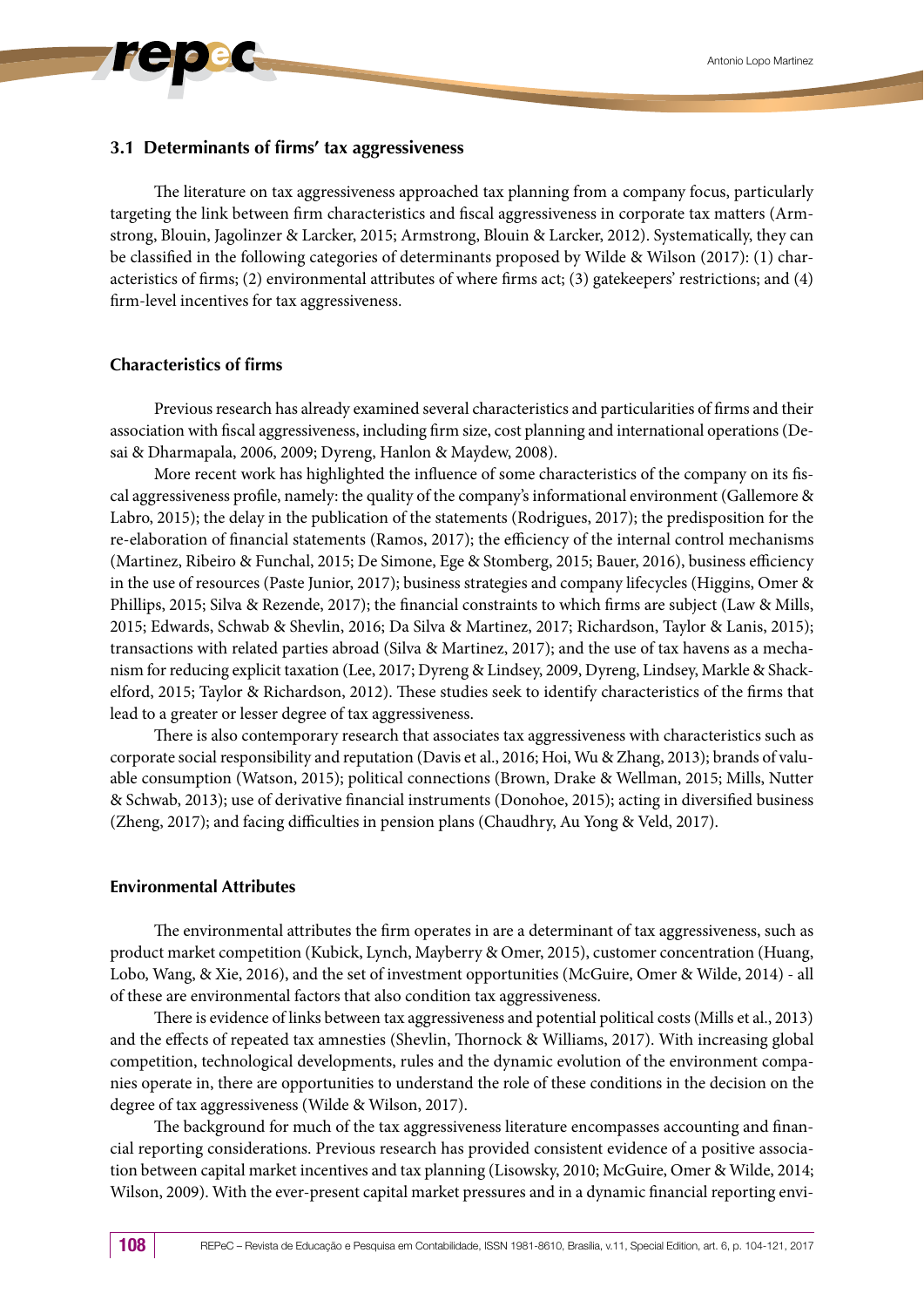ronment, this area will probably be promising for future research (Dyreng, Hanlon, Maydew & Thornock, 2017). In that sense, studies should be highlighted that identify the effects of the adoption of international accounting standards and tax aggressiveness (De Simone, 2016).

## **Restrictions of gatekeepers**

As another research modality, we highlight studies that evaluate the role of the gatekeepers in monitoring tax aggressiveness. Studies have documented that some gatekeepers, such as corporate networks (Brown & Drake, 2013), industry expert accounts (McGuire, Omer & Wang, 2012), activist hedge funds (Cheng, Huang, Yinghua Li & Stanfield, 2012) and institutional investors (Khan, Srinivasan & Tan, 2017) facilitate or inhibit tax aggressiveness in certain settings. In addition, the evidence suggests that the existence of internal tax departments and the hiring of specialized tax advisors are associated with higher tax aggressiveness (Klassen et al., 2016).

Other research highlights the role of gatekeepers in deterring fiscal aggressiveness in specific contexts, such as unions (Chyz, Ching Leung, Zhen Li & Meng Rui, 2013), coverage of capital market analysts (Allen, Francis, Wu & Zhao, 2016), institutional investors (Khurana & Moser, 2013) and employees as complainants (Wilde, 2017).

What is the role of regulators in limiting tax aggressiveness? In this review, both theoretical investigations (De Simone, Sansing & Seidman, 2013) and empirical studies (Bozanic, Hoopes, Thornock & Williams, 2017) are identified. The research focuses predominantly on the role of tax authorities in inhibiting tax aggressiveness (Hoopes, Mescall & Pittman, 2012), the distance between the tax authority and the physical headquarters of the taxpayer (Kubick, Lockhart, Mills & Robinson, 2017), the role of fiscal regulators, such as SEC monitoring (Hope, Ma & Thomas, 2013; Kubick et al., 2017) and the role of fiscal transparency (Beck and Lisowsky, 2014; Henry, Massel & Towery, 2016).

## **Firm-level incentives**

Although much of the research focused on monetary incentives, directly linked to tax savings, recent work has analyzed the reputational costs associated with tax aggressiveness. Reputation concerns are a critical incentive, but studies with empirical evidence are still limited (Graham, Hanlon, Shevlin & Shroff, 2014).

In a questionnaire applied to international executives, 69% of them classify reputation as important, but financial accounting incentives play a more relevant role - 84% of publicly traded companies respond that the top management of the company cares about GAAP ETR and 57% of publicly-held companies claim that increasing earnings per share is an important outcome of a tax planning strategy (Graham et al., 2014).

## **3.2 Determinants of managers' tax aggressiveness**

The managerial style, peculiarities and incentives of the managers also influence tax aggressiveness (Bertrand & Schoar, 2003). As managers have unique characteristics that differentiate them in behavior, it is important to understand the constraints of managers' fiscal aggressiveness.

Research has consolidated the notion that managers perform significant individual roles in defining the aggressiveness profile of the firms they manage. As a general rule, these studies use regression models, controlling certain attributes of managers and their effects on tax aggressiveness.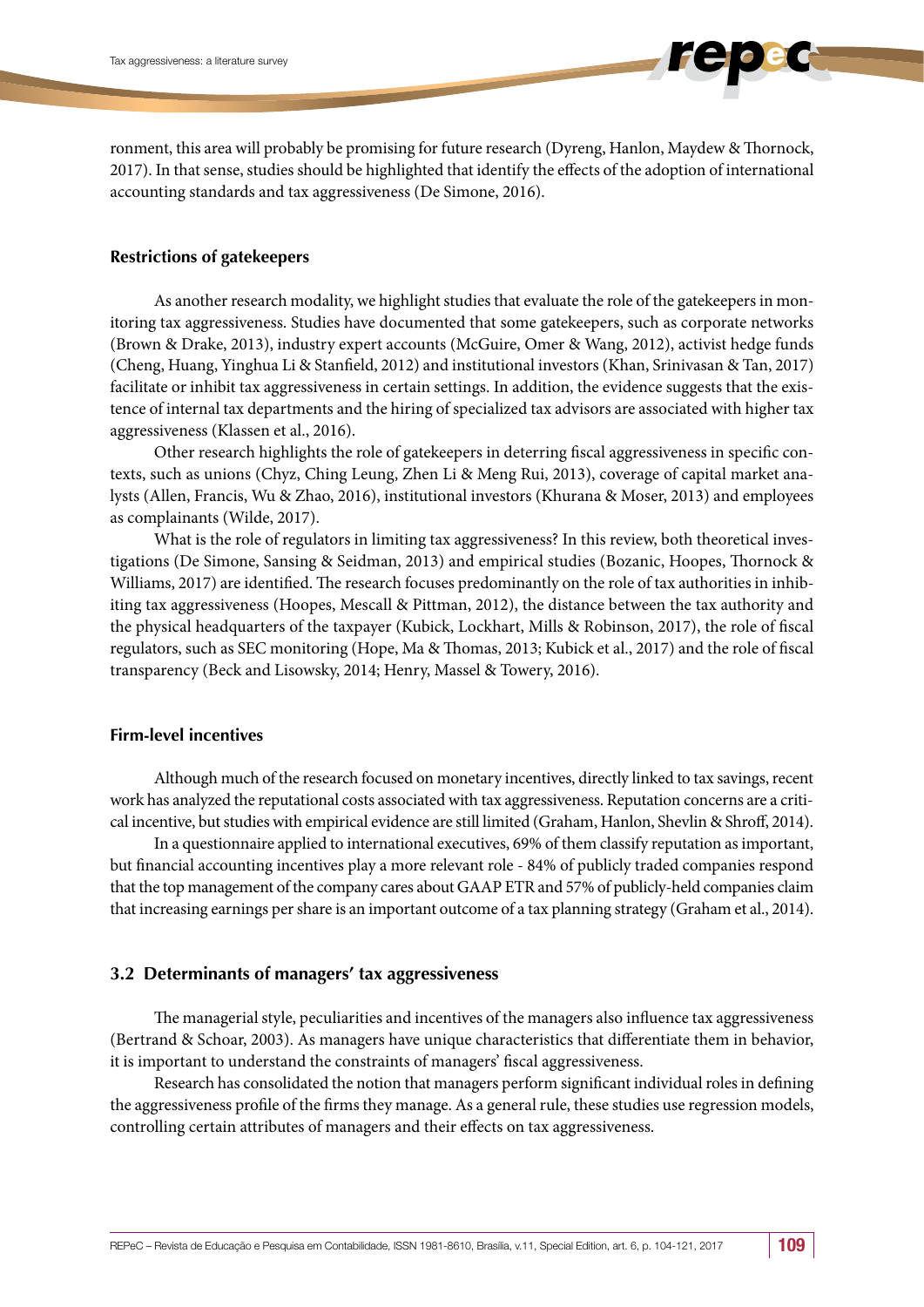

The evidence from this line of research points to significant associations between several individual traits of managers and the tax aggressiveness of firms, such as: the manager's military experience (Law & Mills, 2017); narcissism (Olsen & Stekelberg, 2016); political orientation and personal aggression (Chyz, 2013); the gender of its executives and board members (Francis, Hasan, Qiang Wu, & Meng Yan, 2014; Lanis, Richardson, & Taylor, 2017); the religiosity of the manager (Boone, Khurana & Raman, 2013; Dyreng, Mayew & Williams, 2012); their skills and managerial capacity (Koester, Shevlin & Wangerin, 2017); and the profile of compensation, pension and compensatory incentives (Armstrong, Blouin & Larcker, 2012; Chi, Huang & Sanchez, 2017; Kubick & Masli, 2016).

## **3.3 Corporate governance and tax aggression**

The international literature is lavish in identifying aspects of corporate governance that can interact with the practice of tax aggressiveness. As a mechanism that may mitigate its effects, in these aspects, we note several studies that relate corporate governance, property structure and compensation incentives, all interacting to encourage the manager to make optimal tax planning decisions (Badertscher, Katz & Rego, 2013; Chan, Phyllis Lai Lan Mo & Tanya Tang, 2016; Chen, Chen, Cheng & Shevlin, 2010; Richardson, Wang & Zhang, 2016; Salihu, Annuar & Sheikh Obid, 2015).

In Brazil, some research has already related aspects of governance and tax aggressiveness. We highlight the research that evaluates the following points: the relationship between family-owned companies and Tax Aggressiveness (Cabello & Gaio, 2017; Martinez & Ramalho, 2014); control over public capital (Motta & Martinez, 2015); control over foreign capital (Bis & Martinez, 2017); influence of control structure (Fonseca & Martinez, 2017); controlled or controlling company (Martinez & Dalfior, 2016); and the general corporate governance characteristics, such as remuneration paid to executive board, seggregation between chairman and CEO and independence and composition of Board of Administrators (Gomes, 2016).

## **3.4 Consequences of tax aggressiveness**

What is the short, medium and long-term effect of tax aggressiveness? How can the trade-off proposed in the SW model be measured effectively, in which higher tax aggressiveness can be accompanied by non-tax costs, highlighting, among others, an implicit taxation. In recent international research, the effects of tax aggressiveness on the cost of equity (Beng Wee Goh et al., 2016; Cook, Moser & Omer, 2017) are reinforced in the structure of financing and debt maturity (Kubick & Lockhart, 2017) and the propensity to a CEO turnover (Chyz & Gaertner, 2017).

In discussing the consequences of tax aggressiveness, we find some studies focused on the Brazilian reality, among which the effects of tax aggressiveness were highlighted: on firm value (Santana & Rezende, 2016), on the cost of third-party capital (Martinez & Martins, 2016), on the relationship of dependence between the BM & FBOVESPA corporate governance segments and the return on assets (Potin, Silva, Reina & Sarlo Neto, 2016), on systematic risk (Vello & Martinez, 2014), on the quality of analysts' forecasts of earnings per share (Carvalho, 2017) and on accounting conservatism (Vale & Nakao, 2017).

Also in this line of consequence identification, studies in the Brazilian context that evaluate the effects of tax aggressiveness can be highlighted: in the rating of corporate debt issues (Miiller & Martinez, 2016), in future profitability (Araújo & Leite Filho, 2017; Reinders & Martinez, 2016) and the remuneration required by independent auditors (Martinez, Lessa & Moraes, 2014).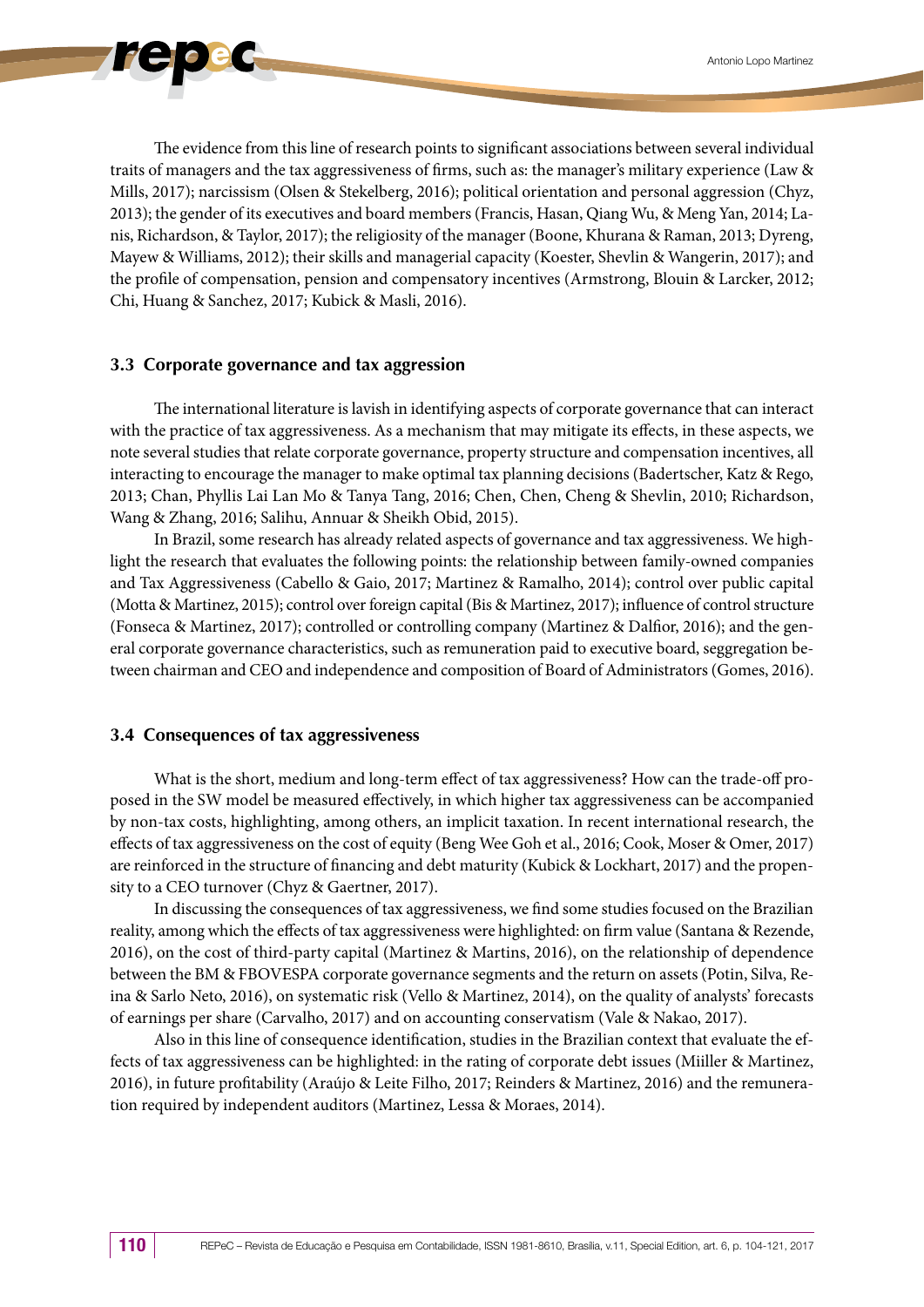## **3.5 Proxies to measure tax aggressiveness**

After the research, Shackelford and Shevlin (2001) developed a number of different ways of measuring the degree of tax aggressiveness. Many articles emerged by developing measures, mostly focused on explicit taxation and and independent from whether the tax outcome was protected from legally questionable or very aggressive taxes (Brown, 2011; Hanlon & Heitzman, 2010; Lisowsky, 2010; Wilson, 2009).

It is crucial to emphasize that tax aggressiveness measures are focused on assessing aggressiveness only in taxes on the accounting profit of the entity, which, in the case of Brazil, would basically be the Corporate Income Tax and the Social Contribution on Net Income. Therefore, aggressiveness regarding any other tax is not considered. This is a point that strongly restricts the projection of the conclusions of these studies, especially in the Brazilian reality, where taxes are the most varied, direct and indirect, and taxation on income is only one of the historically less important modalities.

 Many articles use the BTD (Book-Tax Differences), measured by the difference between accounting and tax profit, as a proxy of tax aggressiveness. In this last sense, we can note the work that develops a measure of the permanent difference between accounting and tax income (Frank, Lynch & Rego, 2009). BTD as a measure of tax aggressiveness is biased because its behavior can also be defined by the propensity to earnings management. Thus, it is crucial to control this aspect before it can be inferred whether the entity is actually being aggressive in fiscal terms (Ferreira, Martinez, Costa & Passamani, 2012).

The most usual aggressiveness measures are those related to the effective tax rate. The effective tax rate on the accounting profit (Rate\_GaapETR) is calculated as Total Expense with Taxes on Profit / Profit before Taxes (GAAP ETR), as proposed by Hanlon and Heitzman (2010), which is the most used measure to indicate the degree of aggressiveness. Thus, a low GAAP ETR rate means that a company conducts tax planning more aggressively than companies with higher GAAP ETR rates. As variations of this measure, the total effective (ETRt) and the current effective rates (ETRc) can also be calculated, depending on whether or not deferred taxation is considered (Guimarães, Macedo, & Cruz, 2016). It is also worth highlighting a possibility of adjustment proposed in the ETR more compatible with the Brazilian reality. Profit before taxes would be increased by the reversal of earnings on own capital expenses (launched against Equity by determination of CVM - CVM Deliberation No. 207/96) and adjustments at equity (Medeiros & Costa, 2017).

Another relevant measure is the ETR long run (effective long-term tax rate). This measure is attractive compared to the traditional GAAP effective tax rate disclosed in the company's financial statements (Dyreng et al., 2008). This dynamic measure of tax aggressiveness is appealing to researchers interested in documenting variation in tax aggressiveness activity without the need to focus solely on a limited set of static transactions from a single period. The Rate\_CashETR (effective tax rate on cash) can be defined as Taxes on Total Profit Paid / Profit before Taxes. That results in an ETR of taxes actually paid (CashETR). A company's CashETR is the most direct measure of a company's tax burden of cash, and the tax planning that reduces the tax burden of cash will directly affect the Cash ETR paid. The short-term CashETR serves to capture timely reactions to existing financial constraints, as there is a series of potential tax planning strategies companies can implement over a relatively short period, such as, for example: making expenses more aggressively than capitalizing them; obtaining advantages from tax incentive programs, and engaging in timely strategies that accelerate deductions and postpone the recognition of earnings (Da Silva & Martinez, 2017).

A truly Brazilian measure, and without any precedent for international comparison, the effective tax rate on the added profit (Rate\_DVA) is defined herein as Tax Burden of DVA / Total Value Added to Distribute (Da Silva & Martinez, 2017; Motta & Martinez, 2015). This measure is sui generis for two reasons. First because it departs from the Value Added Statement (DVA), which is different from most international measures that exclusively use the Income Statement (DRE). Second and more relevant is the fact that the measure captures a more comprehensive measure of tax aggressiveness than the ETR. This measure measures the aggressiveness in several possible dimensions - all taxes, at the federal, state and municipal levels (Fernandes, Martinez & Nossa, 2013). Given the above, it is verified that, for a general analysis of tax aggressiveness, this measure offers important advantages over traditional ETR.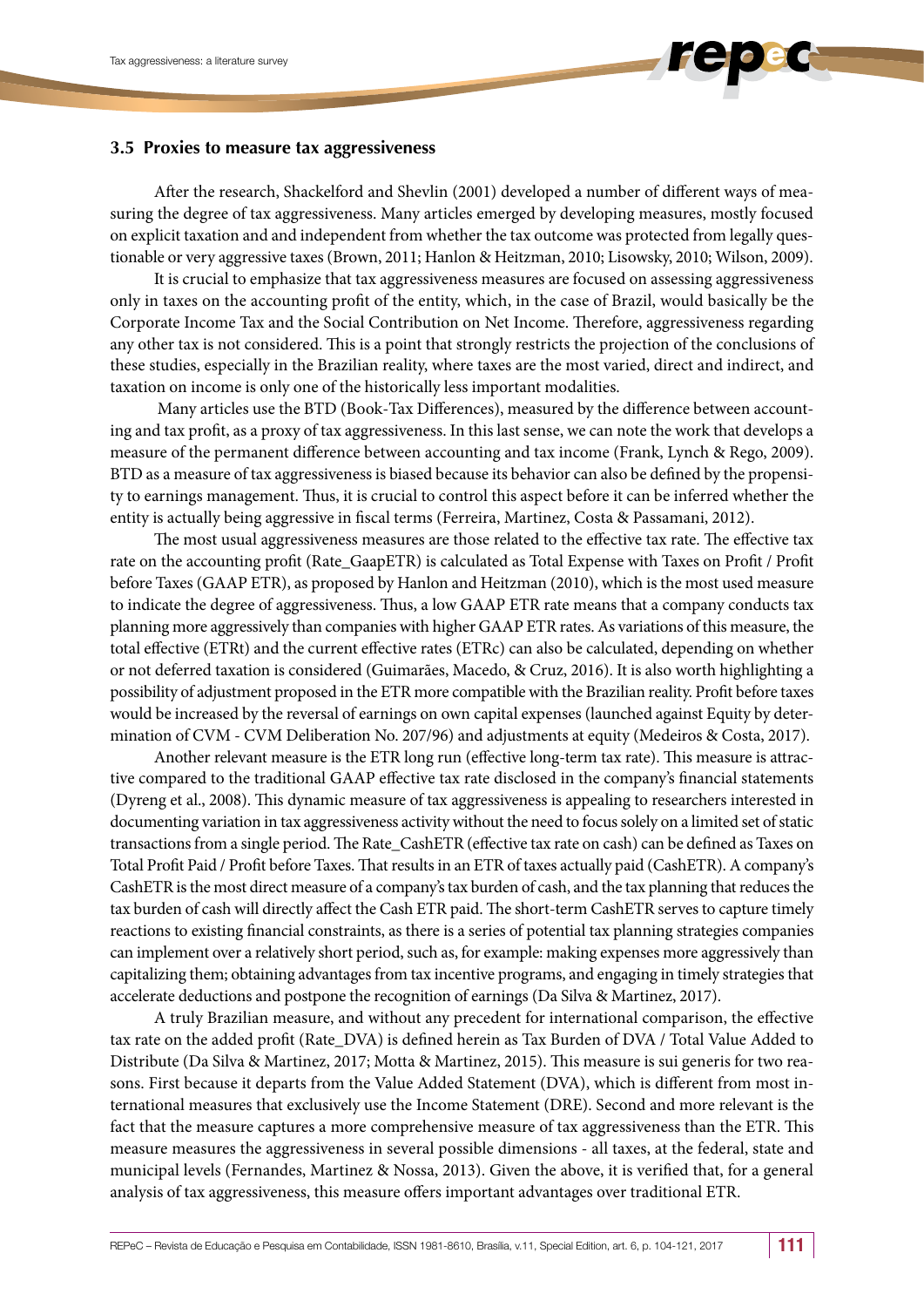## **4. Future Research Opportunities**

If we take an interpretive look at the accounting literature in the area of tax aggressiveness, we will note an explosion in the number of articles on tax avoidance in recent years, especially in top accounting journals (Wilde & Wilson, 2017).

With regard to research on this subject in Brazil, it is surprising that this is practically non-existent. Few studies have been published on the topic of tax aggression, which alone creates numerous opportunities. Researchers interested in appreciating Brazilian specificities can produce important and relevant knowledge both internally and internationally.

Following are some areas that could benefit from more detailed studies.

#### **Relationship between fiscal risk and tax aggressiveness**

One area where the literature would benefit from a deeper analysis is the association between tax aggressiveness and fiscal risk. Fundamentally, little consensus continues to exist in the literature on the notion the fiscal risk expressed, limiting our understanding of the factors underlying this risk? Future research can try to identify the circumstances in which tax aggressiveness leads to additional risks. Thus, they can provide information about the factors that should influence a company's fiscal strategies (Guenther et al., 2017). What is the relationship between tax aggressiveness and the propensity to be fined by tax authorities? In Brazil, research could be done on the effect of the tax audit actions on tax aggressiveness (Bozanic et al., 2017, Hoopes et al., 2012, Kubick et al., 2017)?

#### **Reputational costs of aggressive tax practices**

A possible negative consequence of tax aggressiveness can be manifested in reputational costs. In this sense, companies may be concerned about balancing the trade-off of fiscal choices with the reputational implications of these strategies (Austin & Wilson, 2017). The practice of social responsibility policies, for example, may be incompatible with the practices of tax aggressiveness, and would thus deserve more detailed studies in the context of Brazil (Jones, Baker & Lay, 2017; Laguir, Staglianò & Elbaz, 2015). Reputational effects are still an unexplored research area in Brazil. Would there be any reputational effect in Brazil of entities involved in tax evasion scandals?

#### **Association between accounting reporting choices and tax aggressiveness**

How are financial reporting decisions associated with tax strategies? In spite of variations in accordance with the accounting profit and tax income, it is noted that, on several occasions, the accounting choices influence the tax results. How do these choices interact? What incentives are the most pronounced? To what extent would it be possible, for example, to live with supposed accounting conservatism and tax aggression? Are they complementary or substitutes?

Does the lower conformity of accounting profit to taxable profit ensure better or worse quality of accounting profit? Profit quality is expressed in a wide range of dimensions, that is, low earnings management, persistence of profits, informativeness to the market, predictability of profit and accounting conservatism (Sundvik, 2017; Tang, 2015). Is tax aggressiveness associated with aggressiveness in accounting reporting (Lennox, Lisowsky & Pittman, 2013)?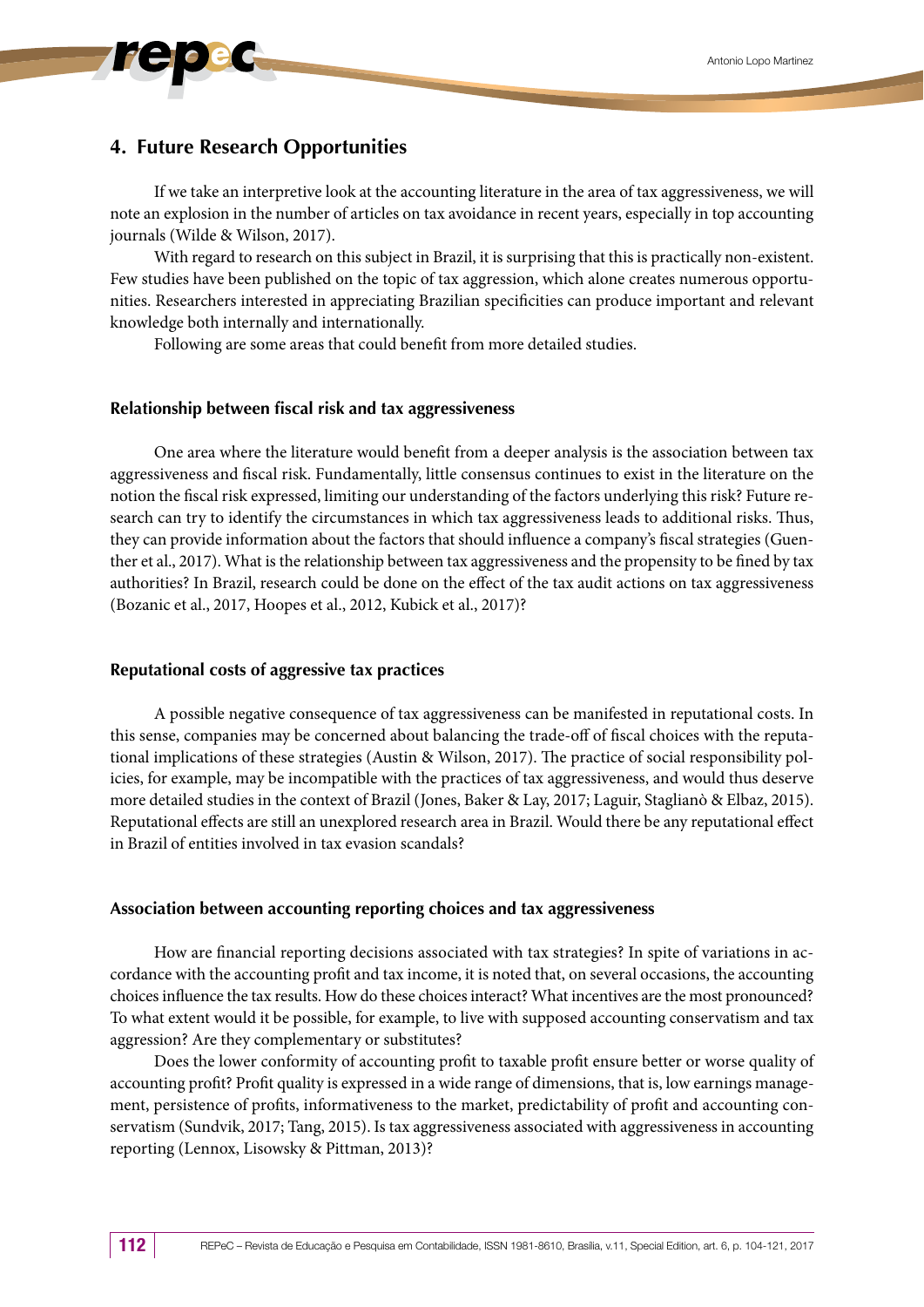## **Deepening the study of the consequences of tax aggressiveness**

Future research should ensure a better understanding of the consequences of corporate tax aggressiveness. Rational managers should consider the consequences of tax aggressiveness when making their decisions. In this sense, it is pertinent to identify and emphasize all possible consequences. Tax aggressiveness entails potential consequences for managers, stockholders, creditors and the government. What is the effect of this practice on company value, manager remuneration, business risks, cost of third-party and own capital (Cook et al., 2017; Kubick & Lockhart, 2017; Seidman & Stomberg, 2017)?

## **Identifying new measures of tax aggressiveness**

International studies always emphasize aggressiveness with regard to explicit taxes on the accounting income. It seems myopic to evaluate only one type of tax payment. Studies should seek to identify measures that assess tax aggressiveness in the various taxes, different types and implicit taxes. This is particularly crucial in the Brazilian context, where the tax system is complex and with varied taxes. One route to be followed and perhaps one that could increase international knowledge would be research that uses information from the DVA. In addition to the measuring of tax aggressiveness, alternative methods should be stimulated, among which the abnormal BTD stands out as potentially interesting, estimated based on an econometric model, adjusted for the necessary controls (Brunozi Junior, 2016).

## **Active subject, tax authority and tax aggressiveness**

What is the real effect of the tax authority's actions on the future tax aggressiveness of companies? How do fiscal procedures impact tax aggressiveness in individual companies, economic sectors and taxpayer groups? What is the effect of tax amnesty programs on future tax aggressiveness?

Positive rewards for tax compliance (Martinez, 2014), application of fines, increase of instrumental duties, intensive use of information technology at the service of the tax administration, all of these factors influence the corporate tax aggressiveness? Research should be stimulated to permit a better understanding of how the actions of the active subject, or particularly the tax administration, influence tax aggressiveness.

## **5. Conclusion**

In this article, we sought to report and promote an analysis of the literature on tax aggressiveness. Throughout the investigation, studies were reviewed and results were reported, which progressively led to conclusions. Therefore, the final conclusions will be brief and punctual.

The issue of tax aggressiveness has proved very fruitful, with issues not yet fully resolved that may be of interest to tax policy makers, regulators, including tax authorities, corporate directors, investors and academic researchers. It is undeniable that research on this subject has exploded in recent years, as illustrated by the recent date of the articles reviewed in this survey.

As an emerging theme, there is a recurrent presence in the top journals in Accounting, such as The Accounting Review, Journal of Accounting Research and Journal of Accounting and Economics. In Brazil, however, research is embryonic, with few articles published in Brazilian journals, portraying the local reality, while most of the research reviewed is still in the stage of presentation at events, or as academic dissertations and theses.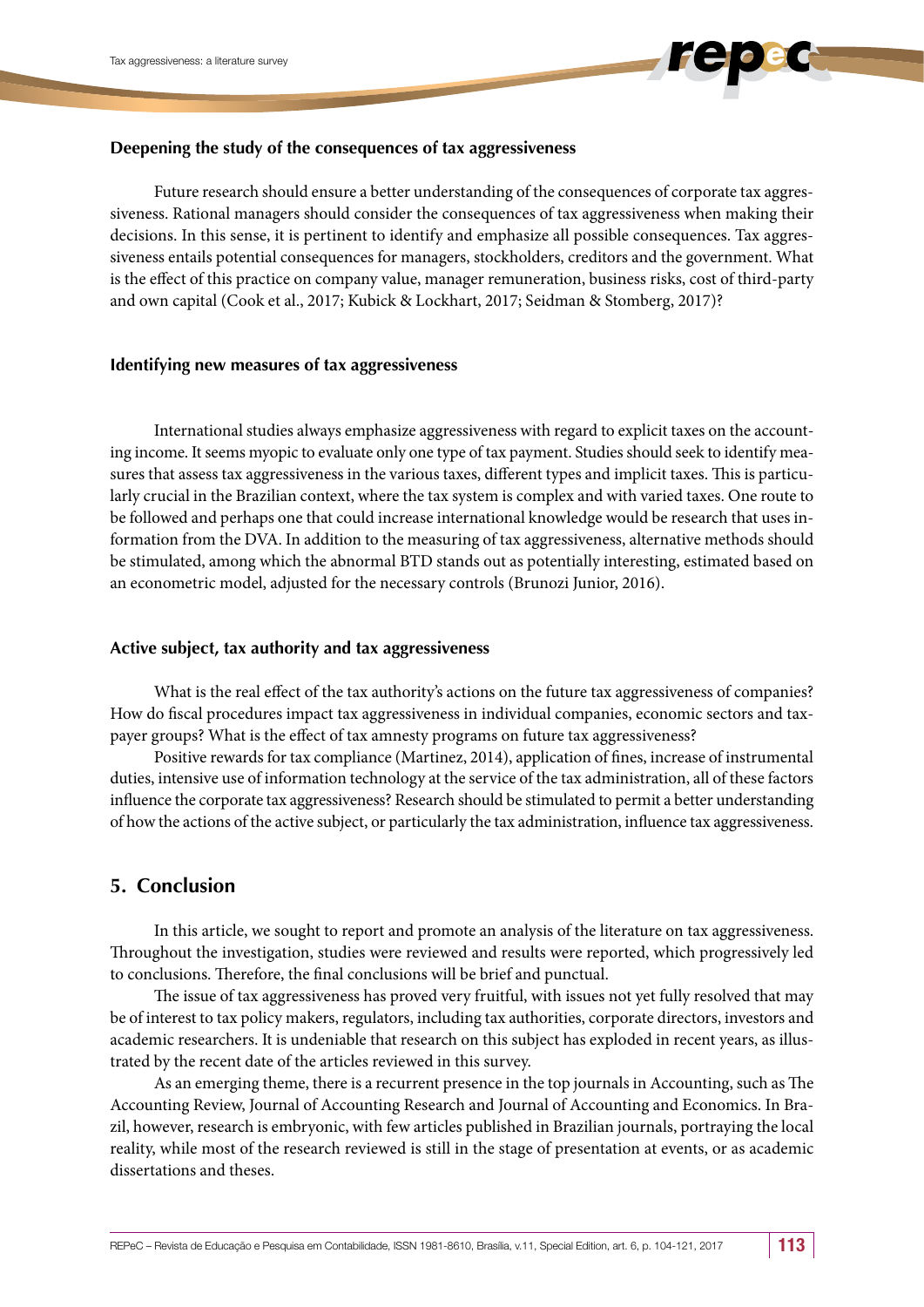The theme is facing a conceptual difficulty to define tax aggressiveness, certainly motivated by a lack of legal and regulatory definition. Intuitively, it has been identified that the degree of tax aggressiveness measures the impetus of the taxpayers in reducing their tax burden in explicit taxes, without making any restriction as to the legality of the procedures in view of current standards.

Among the research questions that were reviewed throughout the survey, always from an international and Brazilian perspective, we highlight the identification of what would be the determinants of tax aggressiveness in the firm, appreciating (i) characteristics of the firms; (ii) environmental attributes; (iii) gatekeepers' restrictions; and (iv) company incentives. The determinants of managers' tax aggressiveness were also reviewed, identifying specific peculiarities and incentives of managers that influence the firm's tax aggressiveness.

In the literature review, the influence of corporate governance and the companies' ownership and control structure in their tax aggressiveness was also defined, as well as the potential economic-financial consequences of tax aggressiveness for firms. We also discussed the existing empirical proxies to measure tax aggressiveness.

Brazil, with relatively recent changes in its tax accounting legislation, specifically regarding the degree of compliance of accounting profits with taxable profits, offers an excellent platform for further investigation on these issues, being very useful both internally and abroad.

As a final part of the research, there are some research opportunities for research on the subject, particularly for the Brazilian reality. This ranges from the linking of tax aggressiveness with fiscal risk to its relationship with accounting choices, the deepening of the consequences and the rethinking of aggressiveness measures. In a final, hopeful consideration, we hope that this survey will serve as a seed for future research on such an encouraging, current and relevant accounting theme as tax aggressiveness.

## **References**

- Allen, A., Francis, B. B., Wu, Q. & Zhao, Y. (2016). Analyst coverage and corporate tax aggressiveness. *Journal of Banking & Finance*, *73*(Supplement C), pp. 84–98. doi: https://doi.org/10.1016/j.jbankfin.2016.09.004
- Araújo, R. A. de M. & Leite Filho, P. A. M. (2017). *Análise da Relação entre o Nível de Agressividade Fiscal e a Rentabilidade das Empresas da BM&FBovespa e NYSE.* Anais do Congresso Anpcont, Belo Horizonte, MG, Brasil, 11.
- Armstrong, C. S., Blouin, J. L., Jagolinzer, A. D. & Larcker, D. F. (2015). Corporate governance, incentives, and tax avoidance. *Journal of Accounting and Economics*, *60*(1), pp. 1–17. doi: https://doi. org/10.1016/j.jacceco.2015.02.003
- Armstrong, C. S., Blouin, J. L., & Larcker, D. F. (2012). The incentives for tax planning. *Journal of Accounting and Economics*, *53*(1), pp. 391–411. doi: https://doi.org/10.1016/j.jacceco.2011.04.001
- Austin, C. R., & Wilson, R. J. (2017). An Examination of Reputational Costs and Tax Avoidance: Evidence from Firms with Valuable Consumer Brands. *Journal of the American Taxation Association*, *39*(1), pp. 67–93. doi: https://doi.org/10.2308/atax-51634
- Badertscher, B. A., Katz, S. P., & Rego, S. O. (2013). The separation of ownership and control and corporate tax avoidance. *Journal of Accounting and Economics*, *56*(2), pp. 228–250. doi: https://doi. org/10.1016/j.jacceco.2013.08.005
- Bauer, A. M. (2016). Tax Avoidance and the Implications of Weak Internal Controls. *Contemporary Accounting Research*, *33*(2), pp. 449–486. doi: https://doi.org/10.1111/1911-3846.12151
- Beck, P. J., & Lisowsky, P. (2014). Tax Uncertainty and Voluntary Real-Time Tax Audits. *The Accounting Review*, *89*(3), pp. 867–901. doi: https://doi.org/10.2308/accr-50677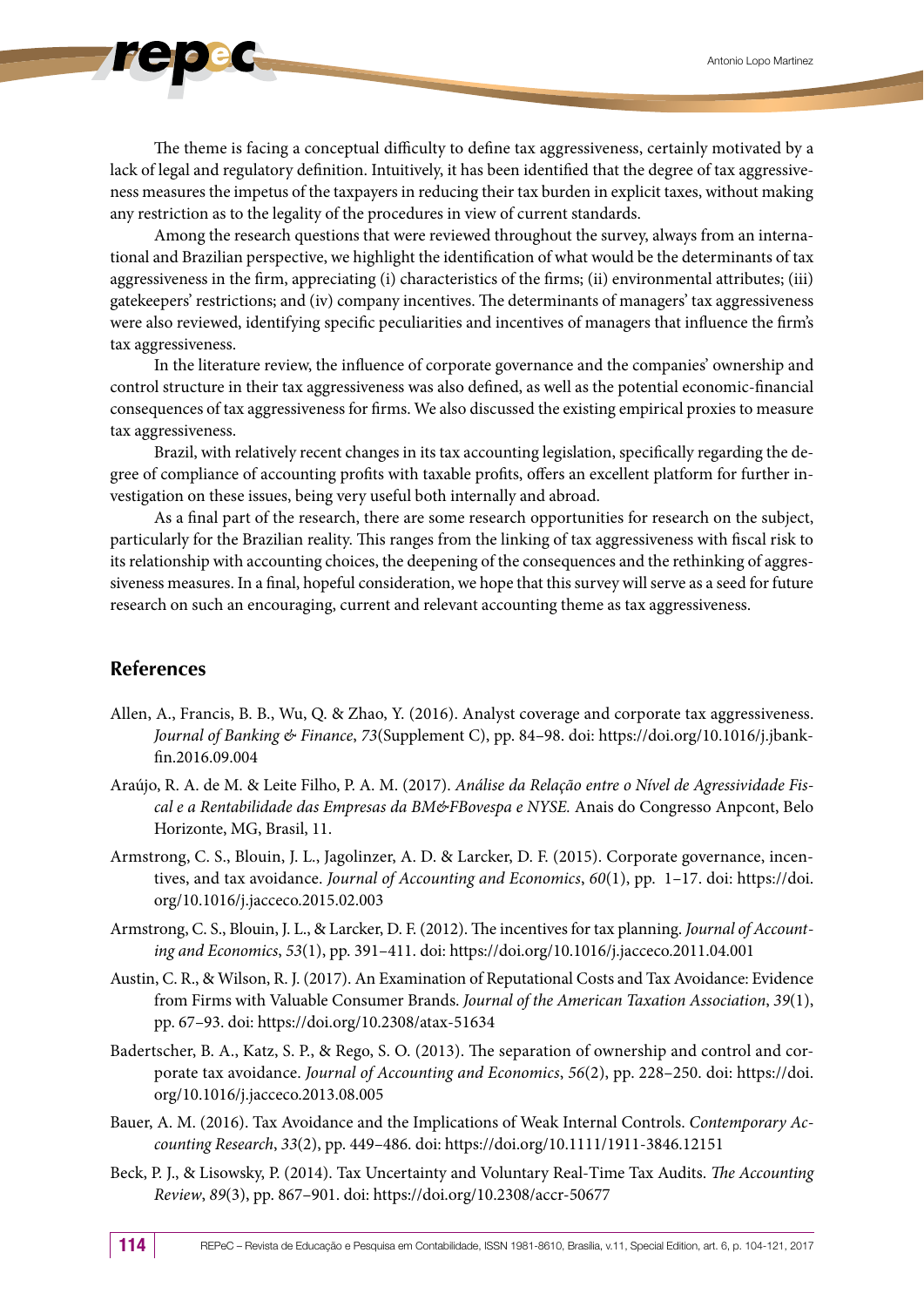- Beng Wee Goh, Jimmy Lee, Chee Yeow Lim, & Shevlin, T. (2016). The Effect of Corporate Tax Avoidance on the Cost of Equity. *The Accounting Review*, *91*(6), pp. 1647–1670. doi: https://doi.org/10.2308/ accr-51432
- BEPS Actions OECD. (2017). Recuperado em 6 de Novembro, 2017, de http://www.oecd.org/tax/beps/ beps-actions.htm
- Bertrand, M., & Schoar, A. (2003). Managing with Style: The Effect of Managers on Firm Policies. *The Quarterly Journal of Economics*, *118*(4), pp. 1169–1208. doi: https://doi.org/10.1162/003355303322552775
- Bird, A., & Karolyi, S. A. (2017). Governance and taxes: evidence from regression discontinuity. *The Accounting Review*, *92*(1), pp. 29–50. doi: https://doi.org/ doi.org/10.2308/accr-51520
- Bis, C., & Martinez, A. L. (2017). *Agressividade Fiscal em Empresas Brasileiras com Controle de Capital Estrangeiro.* Anais da EnANPAD 2017, São Paulo, SP, Brasil, 41.
- Blouin, J. (2014). Defining and Measuring Tax Planning Aggressiveness. *National Tax Journal*, *67*(4), pp. 875–900.
- Boone, J. P., Khurana, I. K., & Raman, K. K. (2013). Religiosity and Tax Avoidance. *Journal of the American Taxation Association*, *35*(1), pp. 53–84. doi: https://doi.org/10.2308/atax-50341
- Bozanic, Z., Hoopes, J. L., Thornock, J. R., & Williams, B. M. (2017). IRS Attention. *Journal of Accounting Research*, *55*(1), pp. 79–114. doi: https://doi.org/10.1111/1475-679X.12154
- Brown, J. L. (2011). The Spread of Aggressive Corporate Tax Reporting: A Detailed Examination of the Corporate-Owned Life Insurance Shelter. *The Accounting Review*, *86*(1), pp. 23–57. doi: https://doi. org/10.2308/accr.00000008
- Brown, J. L., & Drake, K. D. (2013). Network Ties Among Low-Tax Firms. *The Accounting Review*, *89*(2), pp. 483–510. doi: https://doi.org/10.2308/accr-50648
- Brown, J. L., Drake, K., & Wellman, L. (2015). The benefits of a relational approach to corporate political activity: evidence from political contributions to tax policymakers. *Journal of the American Taxation Association*, *37*(1), pp. 69–102. doi: https://doi.org/10.2308/atax-50908
- Brunozi Junior, A. C. (2016). *Os efeitos das book-tax differences anormais na qualidade dos resultados contábeis em empresas de capital aberto listadas no Brasil.* Tese de Doutoramento em Ciências Contábeis, Universidade do Vale do Rio dos Sinos(Unisinos), São Leopoldo, RS, Brasil.
- Cabello, O. G., & Gaio, L. E. (2017). *Tax Avoidance in Management-Owned Firms: Evidence from Brazil.* Anais da EnANPAD, São Paulo, SP, Brasil, 41.
- Carvalho, V. G. (2017). *Influência do Tax Management e Tax Aggressiveness na Qualidade da Previsão do Lucro por Ação pelos Analistas.* Anais da EnANPAD, São Paulo, SP. Brasil, 41.
- Chan, K. H., Phyllis Lai Lan Mo, & Tanya Tang. (2016). Tax Avoidance and Tunneling: Empirical Analysis from an Agency Perspective. *Journal of International Accounting Research*, *15*(3), pp. 49–66. doi: https://doi.org/10.2308/jiar-51345
- Chaudhry, N., Au Yong, H. H., & Veld, C. (2017). Tax avoidance in response to a decline in the funding status of defined benefit pension plans. *Journal of International Financial Markets, Institutions and Money*, *48*(Supplement C), pp. 99–116. doi: https://doi.org/10.1016/j.intfin.2016.12.004
- Chen, S., Chen, X., Cheng, Q., & Shevlin, T. (2010). Are family firms more tax aggressive than non-family firms? *Journal of Financial Economics*, *95*(1), pp. 41–61. doi: https://doi.org/10.1016/j.jfineco.2009.02.003
- Cheng, C. S. A., Huang, H. H., Yinghua Li, & Stanfield, J. (2012). The Effect of Hedge Fund Activism on Corporate Tax Avoidance. *The Accounting Review*, *87*(5), pp. 1493–1526. doi: https://doi. org/10.2308/accr-50195

REPeC – Revista de Educação e Pesquisa em Contabilidade, ISSN 1981-8610, Brasília, v.11, Special Edition, art. 6, p. 104-121, 2017 15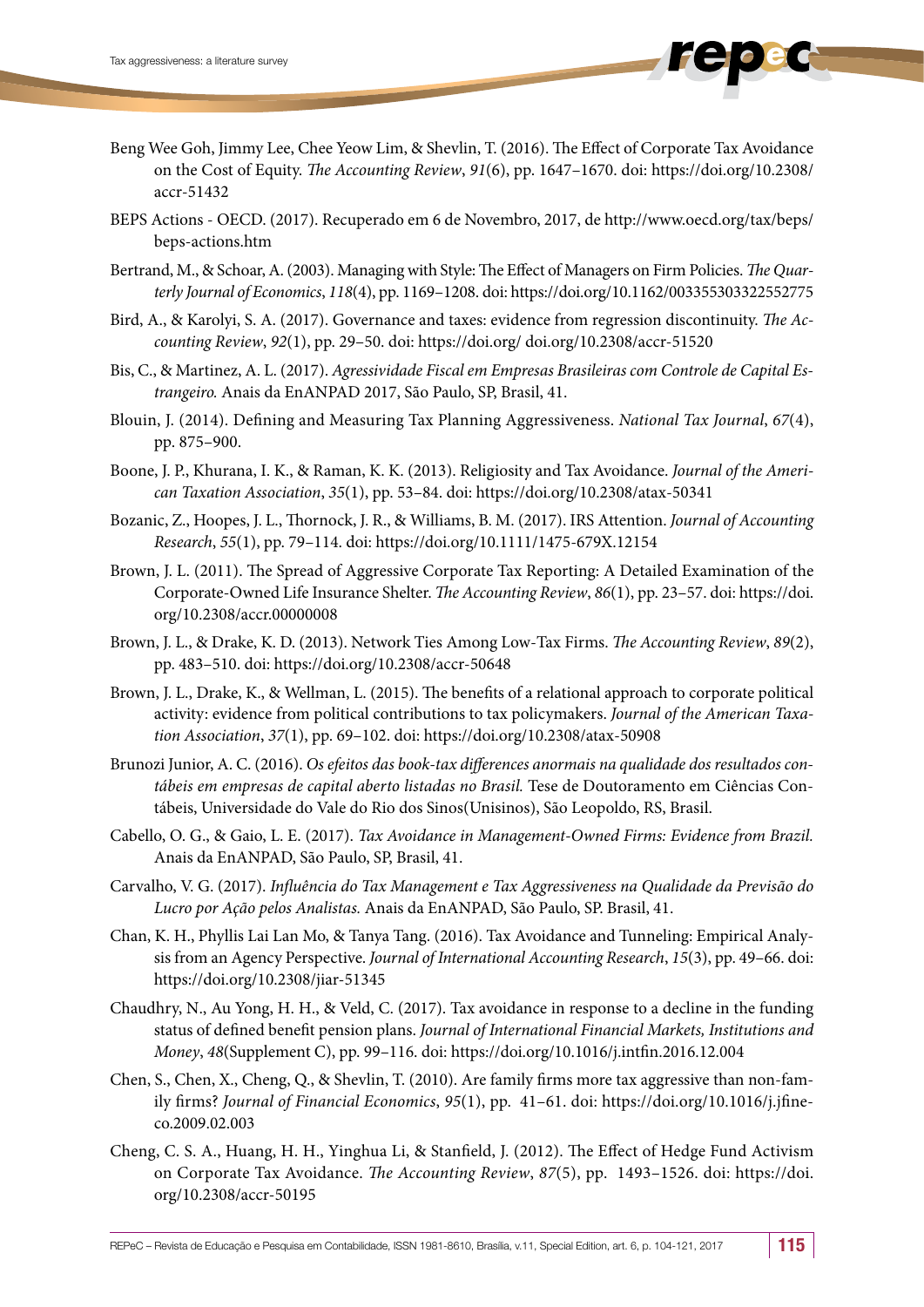- 
- Chi, S., Huang, S. X., & Sanchez, J. M. (2017). CEO Inside Debt Incentives and Corporate Tax Sheltering. *Journal of Accounting Research*, *55*(4), pp. 837–876. doi: https://doi.org/10.1111/1475-679X.12169
- Chyz, J. A. (2013). Personally tax aggressive executives and corporate tax sheltering. *Journal of Accounting and Economics*, *56*(2), pp. 311–328. doi: https://doi.org/10.1016/j.jacceco.2013.09.003
- Chyz, J. A., Ching Leung, W. S., Zhen Li, O., & Meng Rui, O. (2013). Labor unions and tax aggressiveness. *Journal of Financial Economics*, *108*(3), pp. 675–698. doi: https://doi.org/10.1016/j.jfineco.2013.01.012
- Chyz, J. A., & Gaertner, F. B. (2017). Can Paying «Too Much» or «Too Little» Tax Contribute to Forced CEO Turnover? *The Accounting Review*. doi: https://doi.org/10.2308/accr-51767
- Cook, K. A., Moser, W. J., & Omer, T. C. (2017). Tax avoidance and ex ante cost of capital. *Journal of Business Finance & Accounting*, *44*(7–8), pp. 1109–1136. doi: https://doi.org/10.1111/jbfa.12258
- Da Silva, R., & Martinez, A. L. (2017). *Restrição Financeira e Agressividade Fiscal nas Empresas Brasileiras de Capital Aberto.* Anais do Congresso Anpcont, Belo Horizonte, MG, Brasil, 11.
- Davis, A. K., Guenther, D. A., Krull, L. K., & Williams, B. M. (2016). Do socially responsible firms pay more taxes? *The Accounting Review*, *91*(1), pp. 47–68. doi: https://doi.org/10.2308/accr-51224
- De Simone, L. (2016). Does a common set of accounting standards affect tax-motivated income shifting for multinational firms? *Journal of Accounting and Economics*, *61*(1), pp. 145–165. doi: https://doi. org/10.1016/j.jacceco.2015.06.002
- De Simone, L., Ege, M. S., & Stomberg, B. (2015). Internal control quality: the role of auditor-provided tax services. *The Accounting Review*, *90*(4), pp. 1469–1496. doi: https://doi.org/10.2308/accr-50975
- De Simone, L., Klassen, K. J., & Seidman, J. K. (2017). Unprofitable affiliates and income shifting behavior. *The Accounting Review*, *92*(3), pp. 113–136. doi: https://doi.org/10.2308/accr-51555
- De Simone, L., Sansing, R. C., & Seidman, J. K. (2013). When are enhanced relationship tax compliance programs mutually beneficial? *The Accounting Review*, *88*(6), pp. 1971–1991. doi: https://doi. org/10.2308/accr-50525
- Desai, M. A., & Dharmapala, D. (2006). Corporate tax avoidance and high-powered incentives. *Journal of Financial Economics*, *79*(1), pp. 145–179. doi: https://doi.org/10.1016/j.jfineco.2005.02.002
- Desai, M. A., & Dharmapala, D. (2009). Corporate Tax Avoidance and Firm Value. *Review of Economics and Statistics*, *91*(3), pp. 537–546. doi: https://doi.org/10.1162/rest.91.3.537
- Donohoe, M. P. (2015). The economic effects of financial derivatives on corporate tax avoidance. *Journal of Accounting and Economics*, *59*(1), pp. 1–24. doi: https://doi.org/10.1016/j.jacceco.2014.11.001
- Dourado, A. P. (2017). Part 1: *Tax Avoidance Revisited in the EU BEPS Context. Em Tax Avoidance Revisited in the EU BEPS Context: 2016 eatlp congress munich, 2-4 june 2016. (pp. 199–232). Amsterdam:* Intl Bureau of Fiscal Doc. Holanda.
- Dyreng, S. D., Hanlon, M., & Maydew, E. L. (2008). Long-Run Corporate Tax Avoidance. *The Accounting Review*, *83*(1), pp 61–82. doi: https://doi.org/10.2308/accr.2008.83.1.61
- Dyreng, S. D., Hanlon, M., Maydew, E. L., & Thornock, J. R. (2017). Changes in corporate effective tax rates over the past 25 years. *Journal of Financial Economics*, *124*(3), pp. 441–463. doi: https://doi. org/10.1016/j.jfineco.2017.04.001
- Dyreng, S. D., Hoopes, J. L., & Wilde, J. H. (2016). Public Pressure and Corporate Tax Behavior. *Journal of Accounting Research*, *54*(1), pp. 147–186. doi: https://doi.org/10.1111/1475-679X.12101
- Dyreng, S. D., & Lindsey, B. P. (2009). Using Financial Accounting Data to Examine the Effect of Foreign Operations Located in Tax Havens and Other Countries on U.S. Multinational Firms' Tax Rates. *Journal of Accounting Research*, *47*(5), pp. 1283–1316. doi: https://doi.org/10.1111/j.1475-679X.2009.00346.x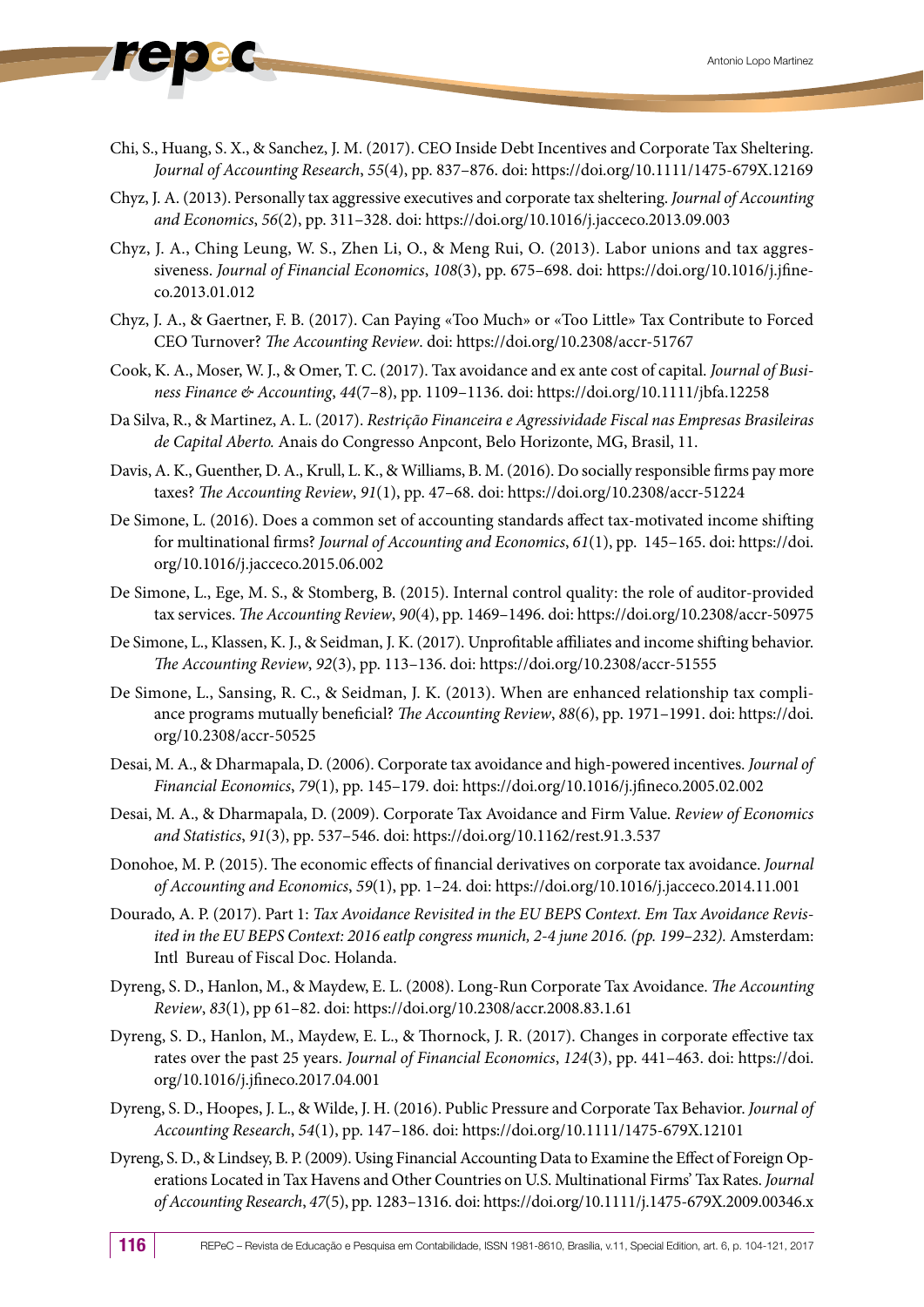- Dyreng, S. D., Lindsey, B. P., Markle, K. S., & Shackelford, D. A. (2015). The effect of tax and nontax country characteristics on the global equity supply chains of U.S. multinationals. *Journal of Accounting and Economics*, *59*(2), pp. 182–202. doi: https://doi.org/10.1016/j.jacceco.2015.01.003
- Dyreng, S. D., Mayew, W. J., & Williams, C. D. (2012). Religious Social Norms and Corporate Financial Reporting. *Journal of Business Finance & Accounting*, *39*(7/8), pp. 845–875. doi: https://doi. org/10.1111/j.1468-5957.2012.02295.x
- Edwards, A., Schwab, C., & Shevlin, T. (2016). Financial constraints and cash tax savings. *The Accounting Review*, *91*(3), pp. 859–881. doi: https://doi.org/10.2308/accr-51282
- Fernandes, V. L., Martinez, A. L., & Nossa, V. (2013). The Influence of the Best Corporate Governance Practices on the Allocation of Value Added to Taxes. A Brazilian Case. *Contabilidade, Gestão e Governança*, *16*(3), pp. 58–69.
- Ferreira, F. R., Martinez, A. L., Costa, F. M. da, & Passamani, R. R. (2012). Book-tax differences e gerenciamento de resultados no mercado de ações do Brasil. *Revista de Administração de Empresas*, *52*(5), pp. 488–501. doi: https://doi.org/10.1590/S0034-75902012000500002
- Fonseca, N. M., & Martinez, A. L. (2017). *A influência da Estrutura de Controle na Agressividade Fiscal.* Anais da EnANPAD, São Paulo, SP, Brasil, 41.
- França, C. J. de, Moraes, A. M. L. de M. de, & Martinez, A. L. (2015). Tributação Implícita e Clientelas, Arbitragem, Restrições e Fricções. *Revista de Administração e Contabilidade da FAT*, *7*(1), pp. 5–18.
- Francis, B. B., Hasan, I., Qiang Wu, & Meng Yan. (2014). Are Female CFOs Less Tax Aggressive? Evidence from Tax Aggressiveness. *Journal of the American Taxation Association*, *36*(2), pp. 171–202. doi: https://doi.org/10.2308/atax-50819
- Frank, M. M., Lynch, L. J., & Rego, S. O. (2009). Tax Reporting Aggressiveness and Its Relation to Aggressive Financial Reporting. *The Accounting Review*, *84*(2), pp. 467–496. doi: https://doi.org/10.2308 / accr.2009.84.2.467
- Gallemore, J., & Labro, E. (2015). The importance of the internal information environment for tax avoidance. *Journal of Accounting and Economics*, *60*(1), pp. 149–167. doi: https://doi.org/10.1016/j.jacceco.2014.09.005
- Gomes, A. P. M. (2016). Corporate Governance Characteristics as a Stimulus to Tax Management. *Revista Contabilidade & Finanças*, *27*(71), pp. 149–168. doi: https://doi.org/10.1590/1808-057x201500750
- Graham, J. R., Hanlon, M., Shevlin, T., & Shroff, N. (2014). Incentives for Tax Planning and Avoidance: Evidence from the Field. *The Accounting Review*, *89*(3), pp. 991–1023. doi: https://doi.org/10.2308/ accr-50678
- Guenther, D. A., Matsunaga, S. R., & Williams, B. M. (2017). Is Tax Avoidance Related to Firm Risk? *Accounting Review*, *92*(1), pp. 115–136. doi: https://doi.org/10.2308/accr-51408
- Guimarães, G. O. M., Macedo, M. A. da S., & Cruz, C. F. da. (2016). Análise da Alíquota Efetiva de Tributos Sobre o Lucro no Brasil: Um Estudo com foco na ETRt e na ETRc. *Enfoque: Reflexão Contábil*, *35*(1), pp. 1–16. doi: https://doi.org/10.4025/enfoque.v35i1.30570
- Hanlon, M., & Heitzman, S. (2010). A review of tax research. *Journal of Accounting and Economics*, *50*(2), pp. 127–178. doi: https://doi.org/10.1016/j.jacceco.2010.09.002
- Henry, E., Massel, N., & Towery, E. (2016). Increased Tax Disclosures and Corporate Tax Avoidance. *National Tax Journal*, *69*(4), pp. 809–829. doi: https://doi.org/10.17310/ntj.2016.4.04
- Higgins, D., Omer, T. C., & Phillips, J. D. (2015). The Influence of a Firm's Business Strategy on its Tax Aggressiveness. *Contemporary Accounting Research*, *32*(2), pp. 674–702. doi: https://doi. org/10.1111/1911-3846.12087

REPeC – Revista de Educação e Pesquisa em Contabilidade, ISSN 1981-8610, Brasília, v.11, Special Edition, art. 6, p. 104-121, 2017 117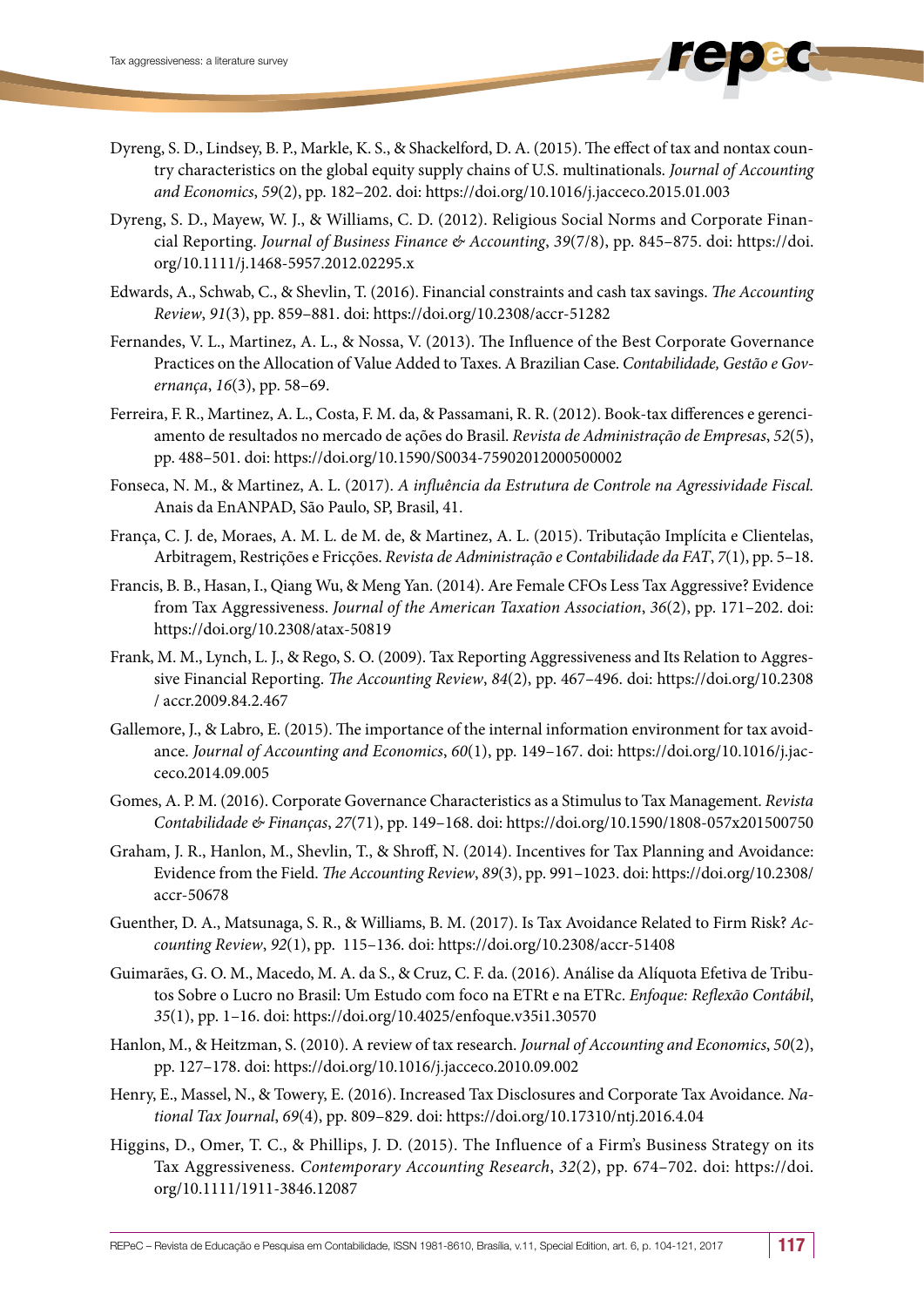- - Hoi, C. K., Wu, Q., & Zhang, H. (2013). Is Corporate Social Responsibility (CSR) Associated with Tax Avoidance? Evidence from Irresponsible CSR Activities. *The Accounting Review*, *88*(6), pp. 2025– 2059. doi: https://doi.org/10.2308/accr-50544
	- Hoopes, J. L., Mescall, D., & Pittman, J. A. (2012). Do IRS Audits Deter Corporate Tax Avoidance? *The Accounting Review*, *87*(5), pp. 1603–1639. doi: https://doi.org/10.2308/accr-50187
	- Hope, O.-K., Ma, M. (Shuai), & Thomas, W. B. (2013). Tax avoidance and geographic earnings disclosure. *Journal of Accounting and Economics*, *56*, pp. 170–189. doi: https://doi.org/10.1016/j.jacceco.2013.06.001
	- Huang, H. H., Lobo, G. J., Wang, C., & Xie, H. (2016). Customer concentration and corporate tax avoidance. *Journal of Banking and Finance*, *72*, pp. 184–200. doi: https://doi.org/10.1016/j.jbankfin.2016.07.018
	- Huseynov, F., & Klamm, B. K. (2012). Tax avoidance, tax management and corporate social responsibility. *Journal of Corporate Finance*, *18*(4), pp. 804–827. doi: https://doi.org/10.1016/j.jcorpfin.2012.06.005
	- Jones, S., Baker, M., & Lay, B. F. (2017). The relationship between CSR and tax avoidance: an international perspective. *Australian Tax Forum*, *32*(1), pp. 95–127.
	- Khan, M., Srinivasan, S., & Tan, L. (2017). Institutional Ownership and Corporate Tax Avoidance: New Evidence. *The Accounting Review*, *92*(2), pp. 101–122. doi: https://doi.org/10.2308/accr-51529
	- Khurana, I. K., & Moser, W. J. (2013). Institutional Shareholders' Investment Horizons and Tax Avoidance. *Journal of the American Taxation Association*, *35*(1), pp 111–134.doi: https://doi.org/10.2308/atax-50315
	- Klassen, K. J., Lisowsky, P., & Mescall, D. (2016). The Role of Auditors, Non-Auditors, and Internal Tax Departments in Corporate Tax Aggressiveness. *The Accounting Review*, *91*(1), pp 179–205. doi: https://doi.org/10.2308/accr-51137
	- Koester, A., Shevlin, T., & Wangerin, D. (2017). The Role of Managerial Ability in Corporate Tax Avoidance. *Management Science*, *63*(10), pp 3285–3310. doi: https://doi.org/10.1287/mnsc.2016.2510
	- Kubick, T. R., & Lockhart, G. B. (2017). Corporate tax aggressiveness and the maturity structure of debt. *Advances in Accounting*, *36*(Supplement C), pp 50–57. doi: https://doi.org/10.1016/j.adiac.2016.10.001
	- Kubick, T. R., Lockhart, G. B., Mills, L. F., & Robinson, J. R. (2017). IRS and corporate taxpayer effects of geographic proximity. *Journal of Accounting and Economics*, *63*(2), pp. 428–453. doi: https://doi. org/10.1016/j.jacceco.2016.09.005
	- Kubick, T. R., Lynch, D. P., Mayberry, M. A., & Omer, T. C. (2015). Product Market Power and Tax Avoidance: Market Leaders, Mimicking Strategies, and Stock Returns. *Accounting Review*, *90*(2), pp. 675– 702. doi: https://doi.org/10.2308/accr-50883
	- Kubick, T. R., & Masli, A. N. S. (2016). Firm-level tournament incentives and corporate tax aggressiveness. *Journal of Accounting and Public Policy*, *35*(1), pp. 66–83. doi: https://doi.org/10.1016/j.jaccpubpol.2015.08.002
	- Laguir, I., Staglianò, R., & Elbaz, J. (2015). Does corporate social responsibility affect corporate tax aggressiveness? *Journal of Cleaner Production*, *107*(Supplement C), pp. 662–675. doi: https://doi. org/10.1016/j.jclepro.2015.05.059
	- Lanis, R., Richardson, G., & Taylor, G. (2017). Board of Director Gender and Corporate Tax Aggressiveness: An Empirical Analysis. *Journal of Business Ethics*, *144*(3), pp. 577–596. doi: https://doi. org/10.1007/s10551-015-2815-x
	- Law, K. K. F., & Mills, L. F. (2015). Taxes and Financial Constraints: Evidence from Linguistic Cues. *Journal of Accounting Research*, *53*(4), pp. 777–819. doi: https://doi.org/10.1111/1475-679X.12081
	- Law, K. K. F., & Mills, L. F. (2017). Military experience and corporate tax avoidance. *Review of Accounting Studies*, *22*(1), pp. 141–184. doi: https://doi.org/10.1007/s11142-016-9373-z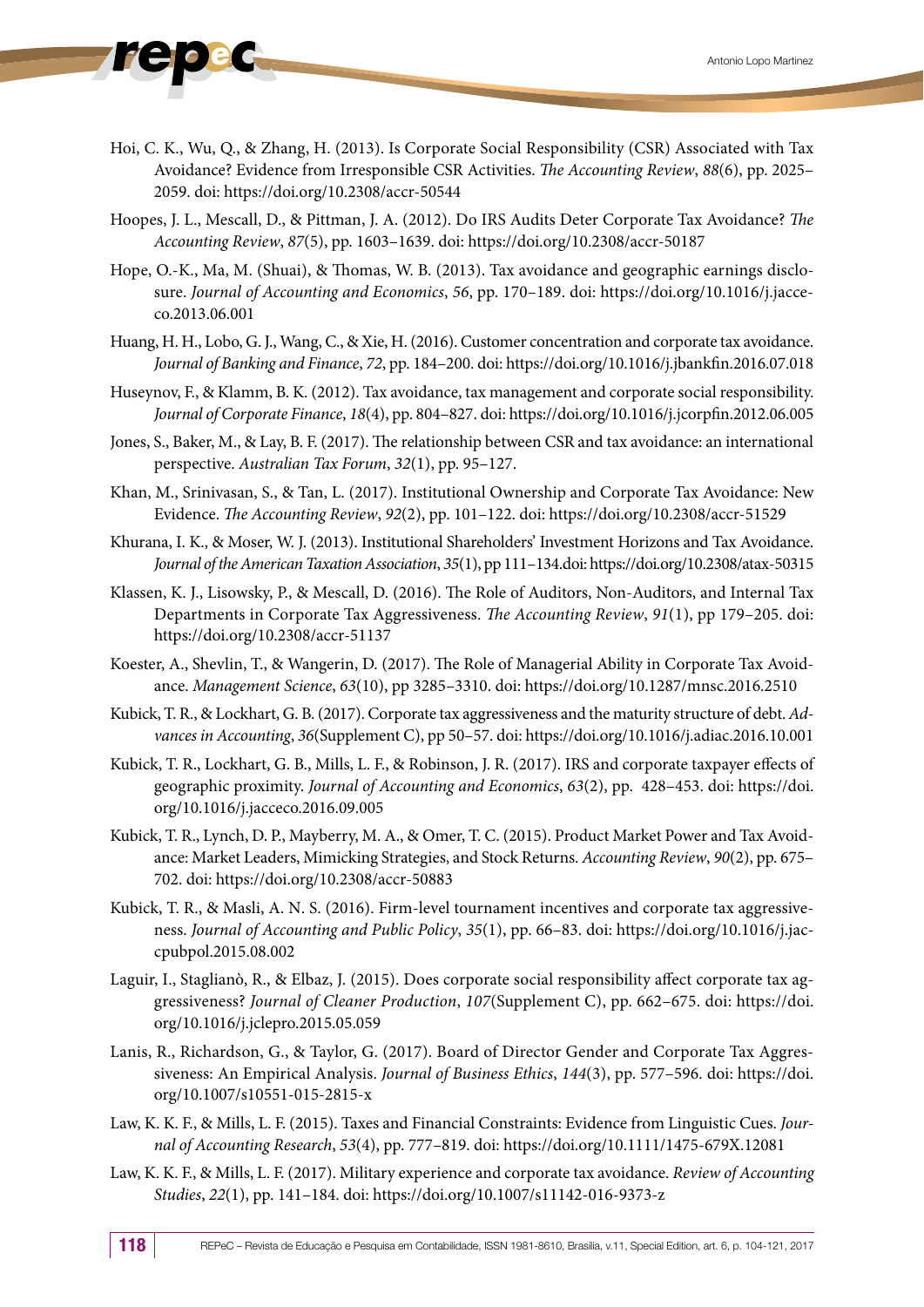- Lee, N. (2017). Can Territorial Tax Compliance Systems Reduce the Tax Avoidance of Firms with Operations in Tax Havens? *Emerging Markets Finance & Trade*, *53*(4), pp. 968–985. doi: https://doi.org /10.1080/1540496X.2016.1247690
- Lennox, C., Lisowsky, P., & Pittman, J. (2013). Tax Aggressiveness and Accounting Fraud. *Journal of Accounting Research*, *51*(4), pp. 739–778. doi: https://doi.org/10.1111/joar.12002
- Lietz, G. (2013). *Tax Avoidance vs. Tax Aggressiveness: A Unifying Conceptual Framework* (SSRN Scholarly Paper No. ID 2363828). Rochester, NY: Social Science Research Network. Obtido de doi: https:// papers.ssrn.com/abstract=2363828
- Lisowsky, P. (2010). Seeking Shelter: Empirically Modeling Tax Shelters Using Financial Statement Information. *The Accounting Review*, *85*(5), pp. 1693–1720. doi: https://doi.org/10.2308/accr.2010.85.5.1693
- Markle, K. (2016). A Comparison of the Tax-Motivated Income Shifting of Multinationals in Territorial and Worldwide Countries. *Contemporary Accounting Research*, *33*(1), pp. 7–43. doi: https://doi. org/10.1111/1911-3846.12148
- Martinez, A. L. (2014). Recompensas positivas como mecanismo de incentivo ao compliance tributário. *Caderno de Finanças Públicas / Escola de Administração Fazendária*, *14*, pp. 327–342.
- Martinez, A. L., & Coelho, L. F. D. A. (2016). Planejamento tributário com operações societárias: critérios de validade utilizados pelo CARF. *Revista Contemporânea de Contabilidade*, *13*(30), pp. 193–213. doi: https://doi.org/10.5007/2175-8069.2016v13n30p193
- Martinez, A. L., & Dalfior, M. D. (2016). Agressividade Fiscal entre Companhias Controladoras e Controladas. *Revista da Receita Federal: estudos tributários e aduaneiros*, *2*(1), pp. 344–362.
- Martinez, A. L., Lessa, R. C., & Moraes, A. de J. (2014). Remuneração dos auditores perante a agressividade tributaria e governança corporativa no Brasil. *Revista Contabilidade e Controladoria*, *6*(3), pp. 8–18. doi: https://doi.org/10.5380/rcc.v6i3.34593
- Martinez, A. L., & Martins, V. A. M. (2016). Alavancagem Financeira e Agressividade Fiscal no Brasil. *Revista de Contabilidade da UFBA*, *10*(3), pp. 4–22. doi: https://doi.org/10.9771/rc-ufba.v10i3.18383
- Martinez, A. L., & Ramalho, G. C. (2014). Family Firms and Tax Aggressiveness in Brazil. *International Business Research*, *7*(3), pp. 129–136. doi: https://doi.org/10.5539/ibr.v7n3p129
- Martinez, A. L., Ribeiro, A. C., & Funchal, B. (2015). *The Sarbanes Oxley Act and Taxation: A Study of the Effects on the Tax Aggressiveness of Brazilian Firms.* Anais do Congresso da USP Controladoria e Contabilidade, São Paulo, SP, Brasil, 15.
- Martinez, A. L., & Silva, R. F. (2017). Agressividade Fiscal e o Custo de Capital de Terceiros no Brasil. *Revista de Gestão, Finanças e Contabilidade*, *7*(1), pp. 240–251. doi: https://doi.org/10.18028/2238- 5320/rgfc.v7n1p240-251
- McGuire, S. T., Omer, T. C., & Wang, D. (2012). Tax Avoidance: Does Tax-Specific Industry Expertise Make a Difference? *The Accounting Review*, *87*(3), pp. 975–1003. doi: https://doi.org/10.2308/accr-10215
- McGuire, S. T., Omer, T. C., & Wilde, J. H. (2014). Investment Opportunity Sets, Operating Uncertainty, and Capital Market Pressure: Determinants of Investments in Tax Shelter Activities? *Journal of the American Taxation Association*, *36*(1), pp. 1–26. doi: https://doi.org/10.2308/atax-50599
- Medeiros, R. D. M., & Costa, F. M. (2017). *Extinção da Dedutibilidade dos Juros sobre o Capital Próprio: análise das propostas fundamentadas em capacidade contributivo e agressividade fiscal.* Anais do Congresso Anpcont, Belo Horizonte, MG, Brasil, 11.
- Miiller, D., & Martinez, A. L. (2016). Book-Tax Difference, Earnings Management And Bonds Ratings in the Brazilian Market. *Revista Universo Contábil*, pp. 91–109. doi: https://doi.org/10.4270/ ruc.2016323

REPeC – Revista de Educação e Pesquisa em Contabilidade, ISSN 1981-8610, Brasília, v.11, Special Edition, art. 6, p. 104-121, 2017 119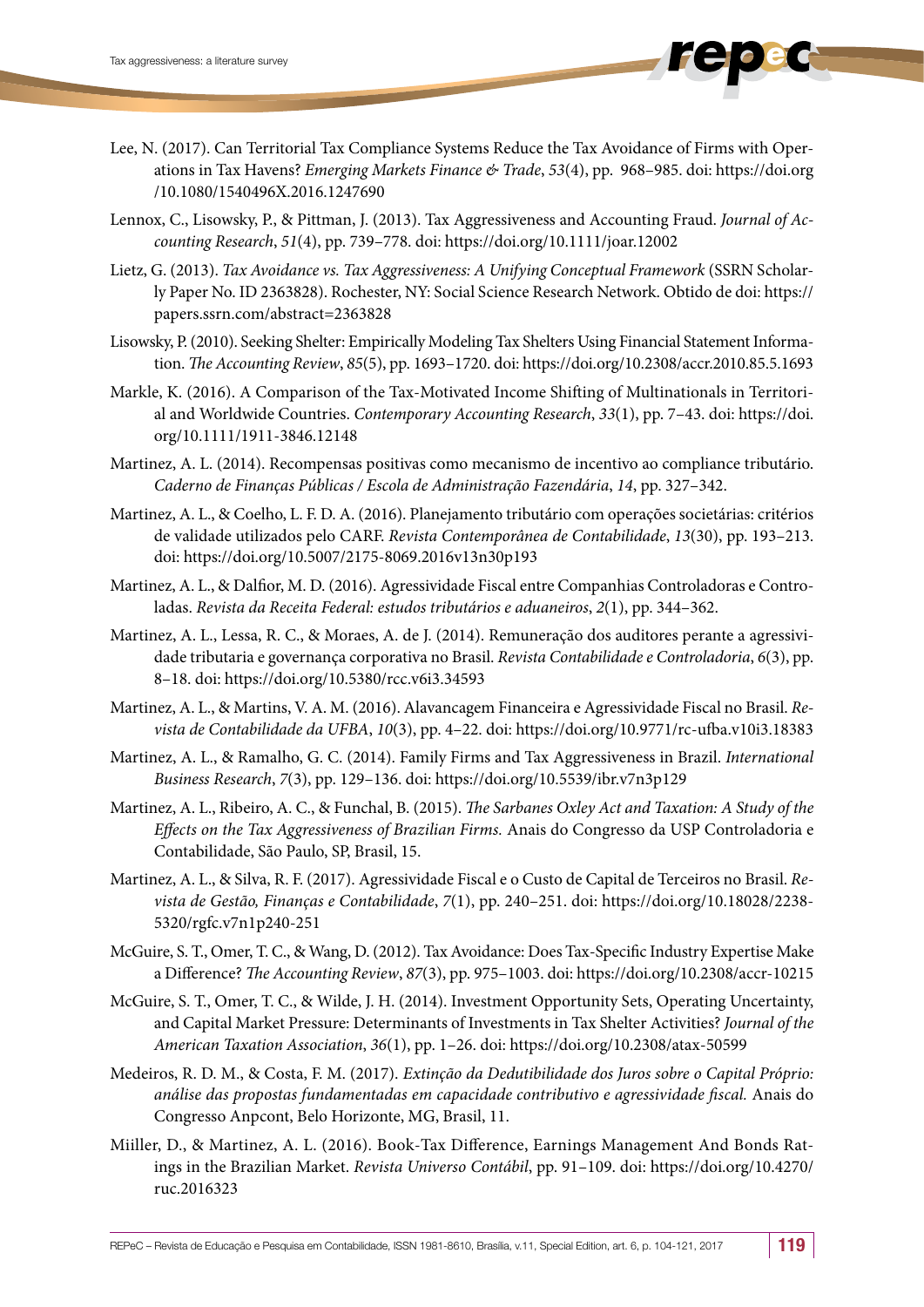- - Mills, L. F., Nutter, S. E., & Schwab, C. M. (2013). The Effect of Political Sensitivity and Bargaining Power on Taxes: Evidence from Federal Contractors. *The Accounting Review*, *88*(3), pp. 977–1005. doi: https://doi.org/10.2308/accr-50368
	- Motta, F., & Martinez, A. (2015). *Agressividade Fiscal em Sociedades de Economia Mista.* Anais da Enanpad, Belo Horizonte,MG, Brasil, 39.
	- Olsen, K. J., & Stekelberg, J. (2016). CEO Narcissism and Corporate Tax Sheltering. *The Journal of the American Taxation Association*, *38*(1), pp. 1–22. doi: https://doi.org/10.2308/atax-51251
	- Paste Junior, E. (2017). *Eficiência das empresas e agressividade tributaria: Evidencias do Brasil*, Dissertação de Mestrado em Ciências Contábeis, Fucape Business School - ES, Vitoria. Recuperado em 02 de novembro, 2017, de http://www.fucape.br/\_public/producao\_cientifica/8/Dissertação%20-%20 Eloy%20Paste%20Junior.pdf
	- Potin, S., Silva, V. C., Reina, D., & Sarlo Neto, A. (2016). Análise da Relação de Dependência entre Proxies de Governança Corporativa, Planejamento Tributário e Retorno sobre Ativos das Empresas da BM&FBOVESPA. *Revista Organizações em Contexto*, *12*(23), pp. 455–478. doi: https://doi. org/10.15603/1982-8756/roc.v12n23p455-478
	- Ramos, M. C. (2017). *Relação entre a agressividade tributária e refazimento das demonstrações financeiras: Evidências nas empresas brasileiras listadas na BM&FBovespa,* Dissertação de Mestrado em Ciências Contábeis, Fucape Business School - RJ, Rio de Janeiro. Recuperado em 02 de novembro, 2017, de http://www.fucape.br/\_public/producao\_cientifica/18/Dissertaçao-Marcia%20Correa%20Ramos.pdf
	- Reinders, A. P. G. S., & Martinez, A. L. (2016). *Qual o efeito da Agressividade Tributária na Rentabilidade Futura? Uma análise das companhias abertas brasileiras.* Anais do Congresso Anpcont, Ribeirão Preto, SP, Brasil, 10.
	- Richardson, G., Taylor, G., & Lanis, R. (2015). The impact of financial distress on corporate tax avoidance spanning the global financial crisis: Evidence from Australia. *Economic Modelling*, *44*(Supplement C), pp. 44–53. doi: https://doi.org/10.1016/j.econmod.2014.09.015
	- Richardson, G., Wang, B., & Zhang, X. (2016). Ownership structure and corporate tax avoidance: Evidence from publicly listed private firms in China. *Journal of Contemporary Accounting & Economics*, *12*(2), pp. 141–158. doi: https://doi.org/10.1016/j.jcae.2016.06.003
	- Rodrigues, M. A. (2017). *Demora na publicação das demonstrações contábeis e financeiras e a agressividade fiscal,* Dissertação de Mestrado em Ciências Contábeis, Fucape Business School - RJ, Rio de Janeiro. Recuperado em 02 de novembro, 2017, de http://www.fucape.br/\_public/producao\_cientifica/18/ Dissertaçao%20-%20Marluci%20Azevedo%20Rodrigues.pdf
	- Salihu, I. A., Annuar, H. A., & Sheikh Obid, S. N. (2015). Foreign investors' interests and corporate tax avoidance: Evidence from an emerging economy. *Journal of Contemporary Accounting & Economics*, *11*(2), pp. 138–147. doi: https://doi.org/10.1016/j.jcae.2015.03.001
	- Santana, S. L. L., & Rezende, A. J. (2016). Corporate tax avoidance and firm value: evidence from Brazil. *Revista Contemporânea de Contabilidade*, *13*(30), pp. 114–133. doi: https://doi.org/10.5007/2175- 8069.2016v13n30p114
	- Scholes, M. S., Wolfson, M. A., Erickson, M. M., Hanlon, M. L., Maydew, E. L., & Shevlin, T. (2015). *Taxes and business strategy: a planning approach* (Fifth edition). Boston: Pearson.
	- Schoueri, L. ., & Freitas, R. de (Eds.). (2010). *Planejamento tributário e o «propósito negocial»: mapeamento de decisões do Conselho de Contribuintes de 2002 a 2008.* São Paulo: Quartier Latin.
	- Schoueri, L. E., & Galendi Júnior, R. A. (2017). Thematic Reports : Brazil. Em *Tax Avoidance Revisited in the EU BEPS Context: 2016 eatlp congress munich,* pp. *2-4 june 2016.* (pp. 199–232). Amsterdam: Intl Bureau of Fiscal Doc.